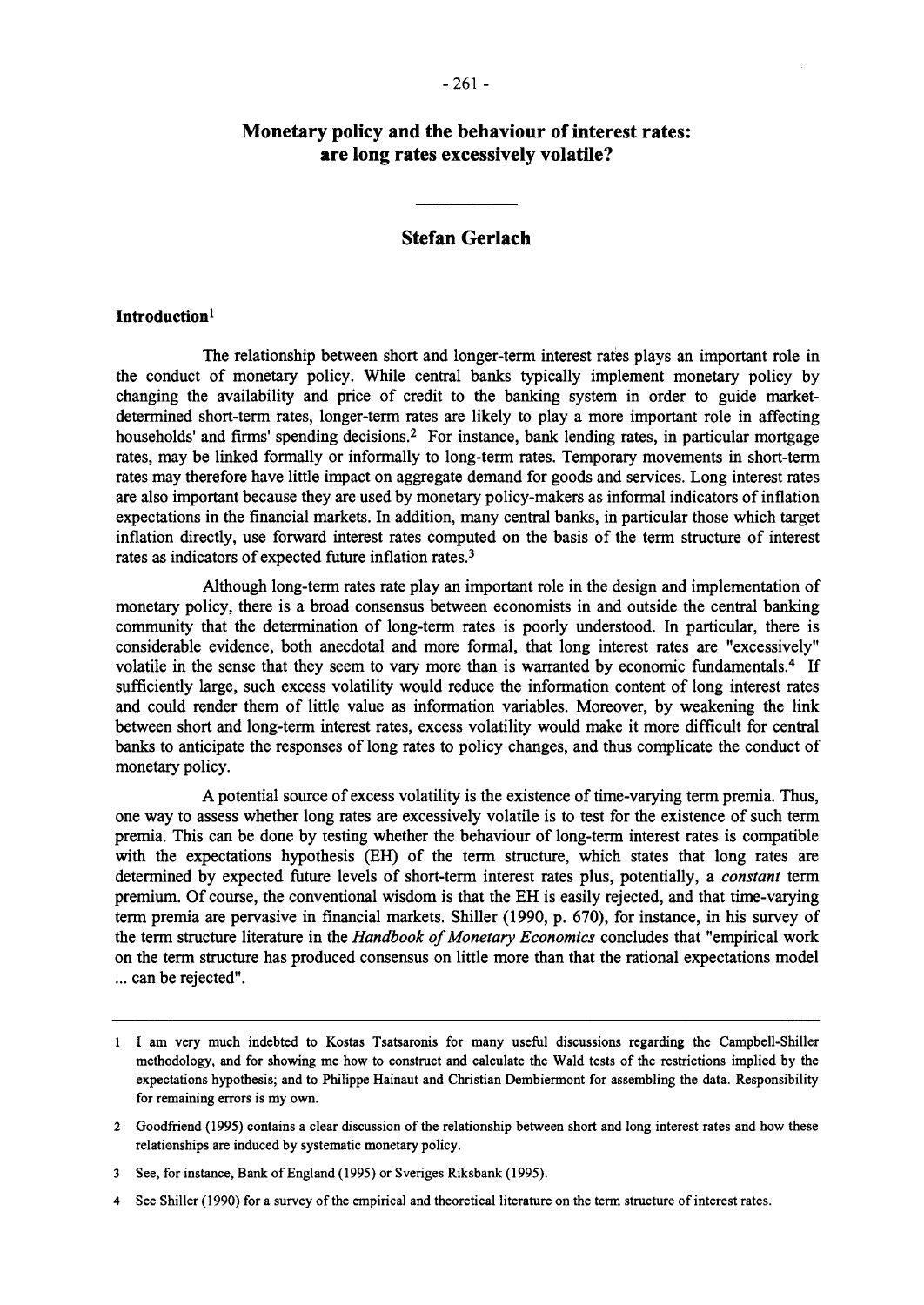Recently, however, several authors have presented evidence that suggests that this conclusion may warrant reassessment. Using data from the far end of the term structure, Campbell and Shiller (1987) in their seminal paper show that while the restrictions imposed by the EH are easily rejected on data from the United States, spreads between counterfactual long rates (computed under the assumption that the EH is true) and short rates evolve over time in much the same way as actual spreads do. Thus, while the EH may be rejected on statistical grounds, it may nevertheless be the case that movements in expected future short interest rates explain a large fraction of movements in long interest rates. If so, the EH may, in this sense, have considerable economic content. Further evidence in support of the EH is provided by Hardouvelis (1994), who tests a number of different implications of the EH using data on three-month and ten-year rates for the G-7 countries.

A number of recent studies using data from the short end of the term structure have also found that it is easier to reject the EH hypothesis on recent data from the United States than on data for other time periods or other countries.<sup>5</sup> Mankiw and Miron (1986) use data on three and six-month interest rates to show that the EH does a much better job in accounting for the behaviour of the term structure of interest rates before the founding of the Federal Reserve in 1913. Mankiw and Miron argue that this finding is due to the fact that short-term rates were more predictable before the First World War. Further evidence in support of Mankiw and Miron's hypothesis is presented by Kugler (1988). Using short-term euro-rates for the United States, Germany and Switzerland, Kugler shows that the spread between long and short interest rates does a much better job in predicting future short-term rates when central banks pursue money stock rules than when they smooth short-term interest rates. Using essentially the same data (but a different methodology), Kugler (1990) rejects the EH for the United States, but not for Germany and Switzerland, and interprets this as providing further evidence that central bank operating procedures play an important role in determining the predictive content of interest rate spreads. Gerlach and Smets (1995) test the EH using short-term euro-rates for seventeen countries and find that, by and large, the EH does a good job in accounting for the behaviour of the term structure at the short end. The two most striking exceptions to this are the United States and Austria. They also show that, as suggested by Mankiw and Miron (1986), the EH seems to fit the data better the more variable the expected changes in one-month interest rates are. Dahlquist and Jonsson (1995) also fail to reject the EH using Swedish data on short-term bills. In sum, there are many reasons for doubting whether the conventional wisdom that the EH is incompatible with the behaviour of short and long rates is right.

The purpose of this paper is to examine whether long-term interest rates in the G-10 countries, Australia, Austria and Spain appear to be largely determined by expectations about future short-term interest rates, or whether they display so much excess volatility that they are of little use as indicators of interest rate expectations in financial markets for monetary policy purposes. Since the emphasis is thus not to formally test the EH, we pursue the analysis using the methodology proposed by Campbell and Shiller (1987) and compare actual long rates with the long rates one would observe if the EH is correct. However, for completeness, we also test the restrictions imposed by the expectations hypothesis.

The paper is organised as follows. In Section 1 we briefly review the expectations hypothesis and Campbell and Shiller's methodology for assessing the role of expectations in driving long interest rates. Section 2 contains a discussion of the empirical work. Using data beginning, depending on country, between the mid-1950s and the early 1980s and ending in 1991:4, we calculate counterfactual long rates under the assumption that the EH is correct. We show that the actual and theoretical long rates follow each other quite closely in all countries. However, formal tests reject the expectations hypothesis in several cases. We also calculate out-of-sample predictions of long rates using data spanning 1992:1-1995:2. The results suggest that actual and counterfactual long rates followed each other quite closely in this period despite the fact that interest rates displayed considerable movements in many countries. Conclusions are offered in the final section.

**<sup>5</sup> See also Hardouvelis (1994).**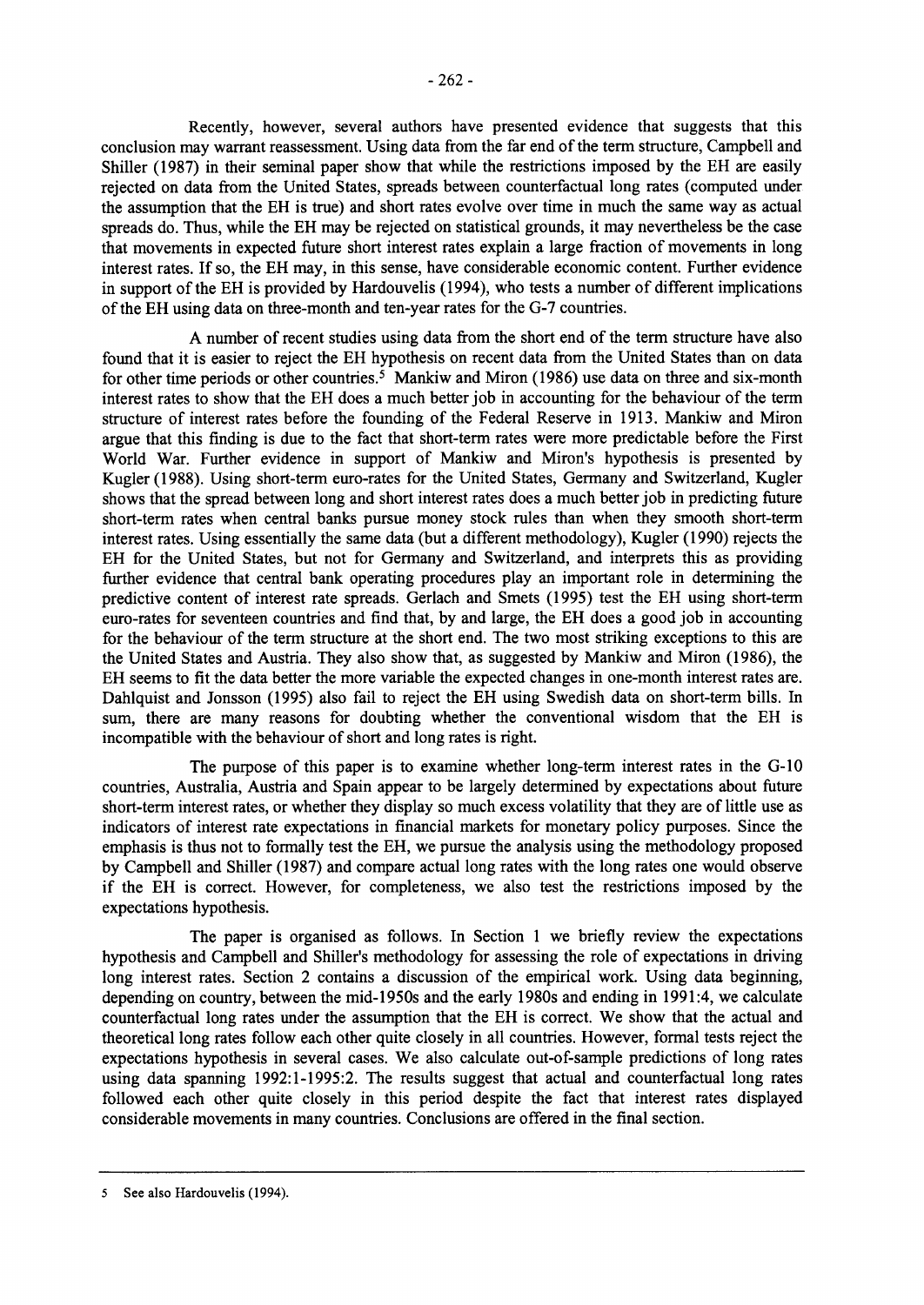### **1. The model**

In this section we review the theoretical underpinnings for the empirical work that follows and present the econometric methodology, which is due to Campbell and Shiller (1987, 1991).<sup>6</sup> Since the empirical test is performed on data on yields to maturity for coupon-paying bonds the presentation follows Hardouvelis (1994).

### **1.1 The expectations hypothesis**

To see what the EH implies for the joint behaviour of long and short interest rates, let *R<sup>t</sup>* denote the yield to maturity of a bond that matures in *n* periods,  $r<sub>t</sub>$  the yield on a one-period instrument,  $\phi_t$  a term premium, and  $E_t$  the expectations operator, conditional on information available at time *t.* In the empirical work below the long rate applies typically to ten-year bonds and the short rate to three-month securities. The yield on long bonds can be decomposed into a weighted average of expected future short-term rates and a term premium<sup>7</sup>

$$
R_t = \sum_{i=0}^{n-1} w_i E_t r_{t+i} + E_t \phi_t,
$$
 (1)

where

$$
w_i \equiv g^i(1-g)/(1-g^n)
$$

and  $g = (1 + \overline{R})^{-1}$ , where  $\overline{R}$  denotes the mean level of the long interest rate in the sample. Equation (1) states that the long interest rate equals the weighted sum of the expected future one-period rates. As shown by Shiller (1979) and Shiller, Campbell and Shoenholtz (1983), the need for the weights arises from the fact that coupon-carrying bonds are used: since coupon bonds derive a large part of their value from payments made in the near future, it is appropriate to weight expected near-term one-period rates relatively heavily in equation (1).

Three aspects of the weighting scheme deserve comment. First, the weights follow a truncated Koyck distribution and sum to unity. Second, the weights are linked to  $\overline{R}$ : if the mean level of interest rates were to rise, the weights attached to one-period rates in the near term would rise and the weights attached to one-period rates further in the future would fall. To understand the reasons for this, it should be recalled that the linearisation underlying equation (1) assumes that new bonds are issued at par, so that the coupon rate equals the yield to maturity. An increase in the level of interest rates should thus be interpreted as an increase in the part of the returns that stems from coupon payments, which in turn shortens the duration of the bond. Third, if pure discount bonds were used, so that the coupon rate was zero,  $g = 1$  and  $w_i = 1/n$ .

Subtracting the short interest rate from both sides of equation (1) yields the following expression for the spread between long and short interest rates

$$
\sum_{i=0}^{n-1} w_i E_t r_{t+i} - r_t = R_t - r_t + E_t \phi_t,
$$
\n(2)

which can be rearranged to yield

<sup>6</sup> A number of authors have used this methodology to assess the EH: see MacDonald and Speight (1988), Kugler **(1990), Taylor (1992), Hardouvelis (1994) and Engsted and Tanggaard (1995).**

**<sup>7</sup> See Shiller (1979, 1981) for a derivation of equation (1).**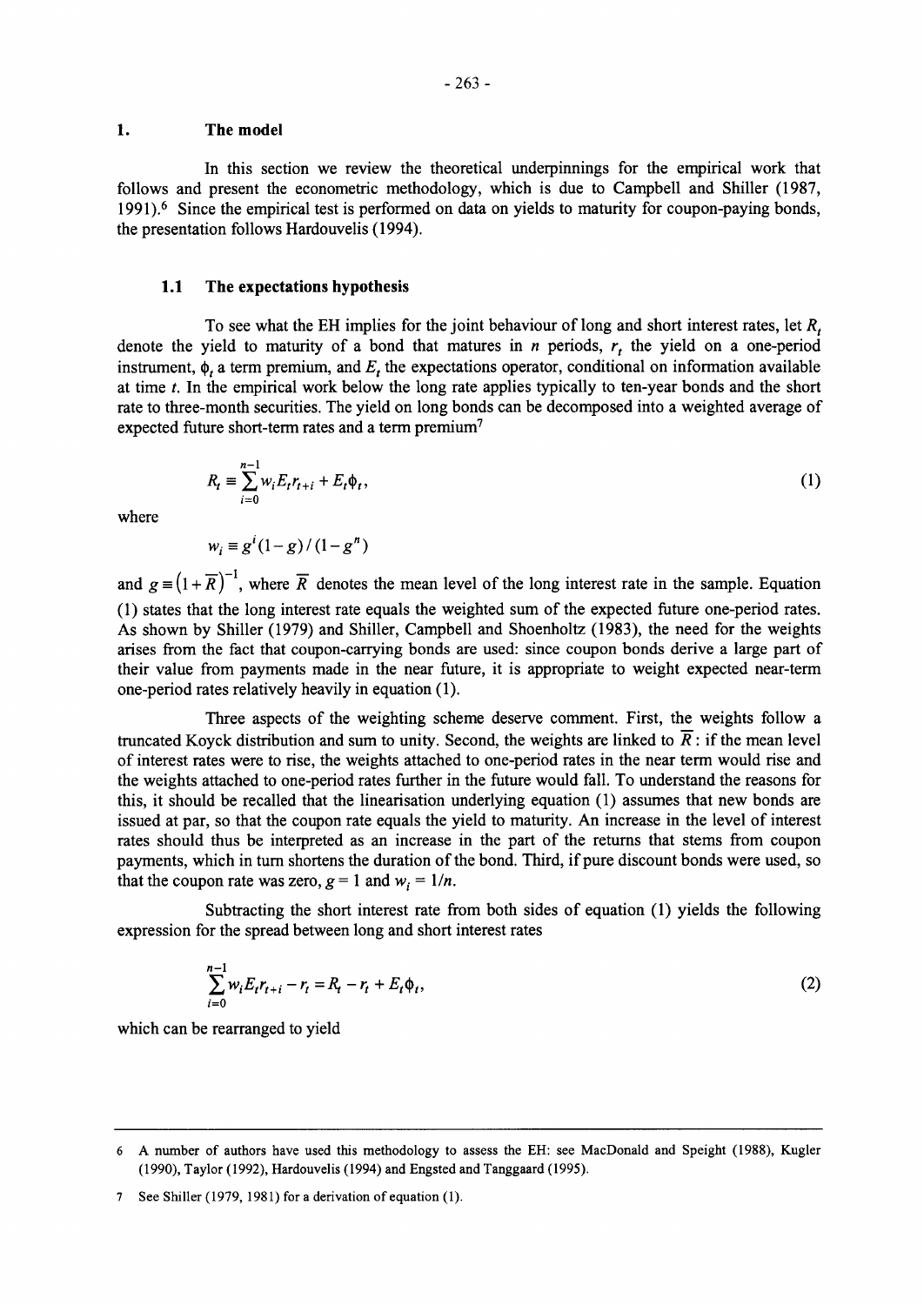$$
(l - gn)-1 \sum_{i=1}^{n-1} (gi - gn) Et \Delta rt+i = Rt - rt + Et \phit.
$$
 (3)

Equation (3) plays a critical role in what follows. To interpret it, recall that under the EH,  $E_f \phi_t$  is constant. In that case, the term spread,  $R_t$  -  $r_t$ , is a direct measure of expected changes in short-term interest rates between time period  $t+1$  and  $t+n-1$ .

### **1.2 Econometric analysis**

Next we review the econometric methodology. Campbell and Shiller (1987, 1991) note that equation (3) imposes restrictions on the parameters in a bivariate VAR for the spread between long and short interest rates,  $S_t = R_t - r_t$ , and the change in the short term rate,  $\Delta r_t$ . To see how Campbell and Shiller implement their test, consider the following first-order VAR

$$
Z_t = AZ_{t-1} + v_t,\tag{4}
$$

where  $Z_t = [\Delta r_t \quad S_t]^T$ , A is a matrix of VAR coefficients and  $v_t$  a vector of residuals. By measuring *Zt* in deviations from its mean, constant terms do not appear in equation (4). Of course, since higherorder VAR systems can always be written in VAR(1) form, equation (4) imposes no restrictions on the order of the VAR.

The usefulness of the VAR representation stems from the fact that multi-period forecasts of future changes in the short-term rate can be constructed as

$$
E_t \Delta r_{t+j} = h_1^T A^j Z_t, \tag{5}
$$

where  $h_1^T \equiv [1 \ 0]$  is a vector that selects the first element of the  $A^j Z_i$ -vector. Defining  $h_2^T \equiv [0 \ 1]$ (so that  $h_2^T Z_t = S_t$ ), equation (4) can now be written as

$$
(1 - gn)-1 \sum_{i=1}^{n-1} (gi - gn) h1T Ai Zt = h2T Zt.
$$
 (6)

Before proceeding, it is useful to review equation (6) in some detail. First, note that the LHS captures the expectations, as embodied in the VAR, of changes in future short-term interest rates. By equation (3), the LHS can be thought of as the spread that would be observed if the EH was true.

Campbell and Shiller (1987, 1991) refer to this as the theoretical spread,  $S_t^*$ , from which a theoretical

long rate,  $R_t^*$ , can be calculated. It should be stressed that the appeal of Campbell and Shiller's econometric methodology is precisely that it provides an estimate of the spread or, alternatively, the long rate *under the hypothesis that the EH is true.* By comparing actual and theoretical spreads, the researcher can assess the economic, as opposed to statistical, significance of the hypothesis. In particular, it allows the researcher to determine, even if the restrictions implied by the EH are statistically rejected, how large a fraction of the movements in long interest rates is explained by movements in expected future short rates.

To proceed, recall that the RHS in equation (6) is simply the currently observed spread. Thus, if the EH was true, the LHS and the RHS of equation (6) should be equal, that is,

$$
(1 - gn)-1 \sum_{i=1}^{n-1} (gi - gn) h1T Ai = h2T.
$$
 (7)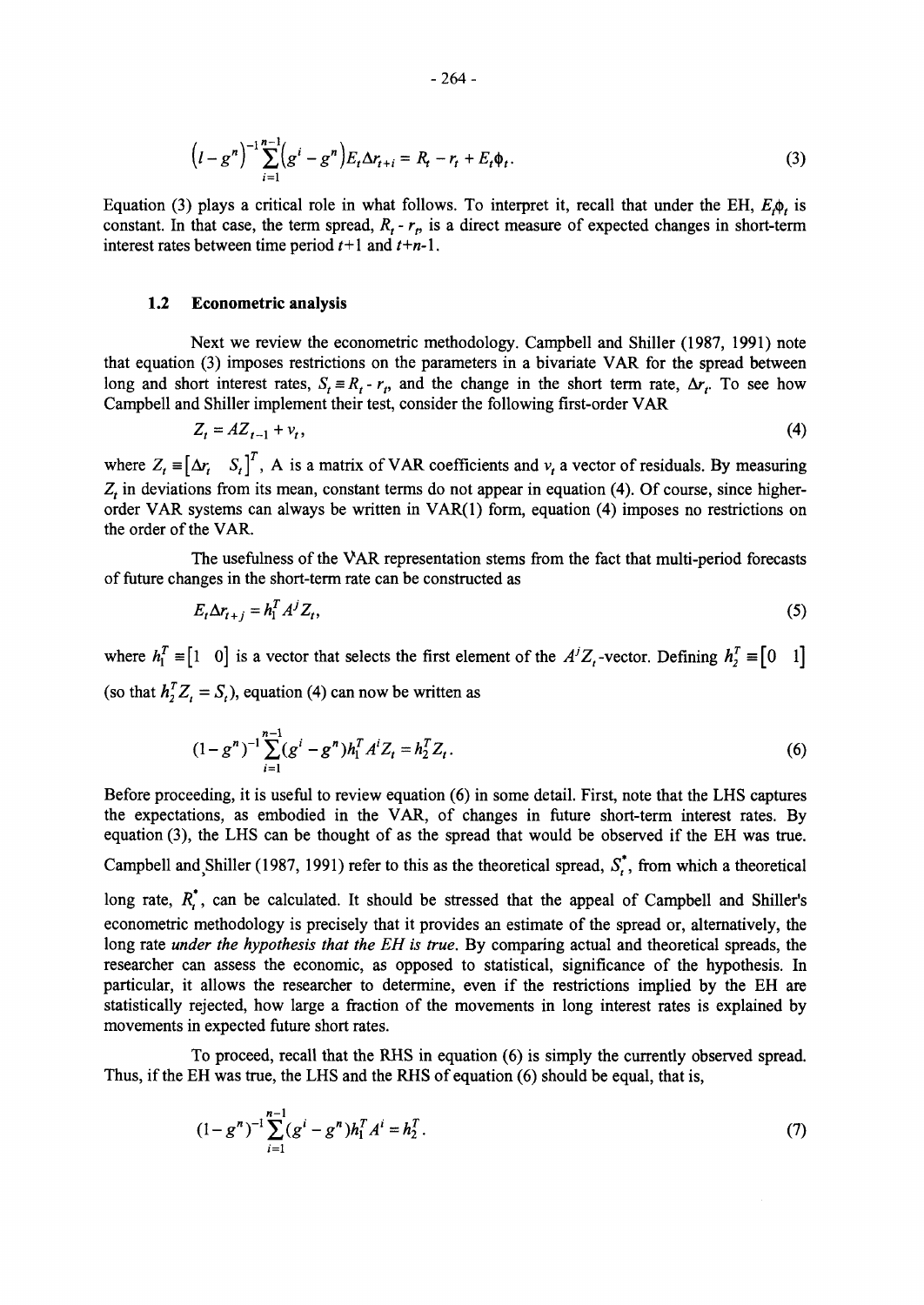As shown by Kugler (1990) and more clearly in the Technical Appendix, it is possible to formally test the restrictions imposed by the EH. For the time being, however, note that these restrictions involve solely the companion matrix, *A,* in equation (4). If the elements of *A* are estimated imprecisely, for instance because the VARs are overfitted, it will be difficult to reject the restrictions in equation (7). Thus, in order not to accept the hypothesis when it is false, it is important to have tight estimates of *A.* This, in turn, suggests that it is desirable to have a long sample period, and to select a relatively low-order VAR.

In sum, the first step of the Campbell and Shiller methodology involves the estimation of a VAR for the change in the short rate and the spread between long and short interest rates. The VAR is then used to forecast future short-term rates, and the predicted short-term rates are used to compute a counterfactual (or theoretical) long interest rate under the assumption that term premia are constant. Finally, the behaviour of actual and theoretical spreads - or, equivalently, actual and theoretical long interest rates - are compared in order to assess informally how well the EH explains movements in the term structure over time.

### **2. Empirical work**

### **2.1 Preliminaries**

In order to implement the above test, end-of-period quarterly data on three-month rates and long, usually ten-year, rates were collected for the G-10 countries, Australia, Austria and Spain. In view of the number of parameters that are required for the VAR models, it is desirable to have at least forty to fifty observations or about ten years of data. In several cases it did not prove possible to find ten-year yields going back as far and shorter interest rates had to be used. Thus, for Belgium a five-year rate was used, for the Netherlands a five to eight-year rate (treated as having a maturity of six years) and for France a seven-year rate. For Austria a nine to ten-year rate (treated as a nine-year rate) was taken and for Sweden a four to five-year rate (treated as a four-year rate). In Switzerland, the rate on confederation bonds was used, with an assumed maturity of seven years.<sup>8</sup> In the case of Italy the long yield is an average for bonds with a remaining maturity of more than one year. The average maturity of the bonds has since the mid-1980s been in the order of four to five years; for the calculations below the maturity was assumed to be four years. Finally, in Spain a five-year rate was used. The Data Appendix provides detailed information about the data series chosen.

There are large differences between countries with respect to the time period for which data, particularly on the long interest rate, are available. The work reported here strives to use all the data available: depending on country, the sample periods thus start as early as 1954 or as late as 1988. In several countries, however, while data are available for a considerable time period, regulatory barriers may have limited the role of market forces in determining interest rates in the early part of the sample. In these cases, the data from this part have been dropped.

The first step of the empirical analysis aims at establishing the appropriate lag length for the VARs. Since the study expands on Hardouvelis (1994), who estimates fourth-order VARs for all the G-7 countries, this lag length was a natural choice. However, it is difficult to believe that interest rates from as far back as four quarters ago would be useful in predicting future interest rates. To guide the selection process, Akaike and Schwarz information criteria and Ljung-Box Q-statistics for whiteness of the residuals were calculated. Furthermore, sequential likelihood ratio tests were performed for the hypothesis of a third-order VAR against a fourth-order VAR; a second-order VAR against a fourth-order VAR; and a first-order VAR against a fourth-order VAR. Finally, the estimated parameters of the VAR were investigated. When a sufficient number of data points were available, a

<sup>8</sup> Informal sensitivity checks suggested that the results were not materially affected by small changes in the assumptions **regarding maturity.**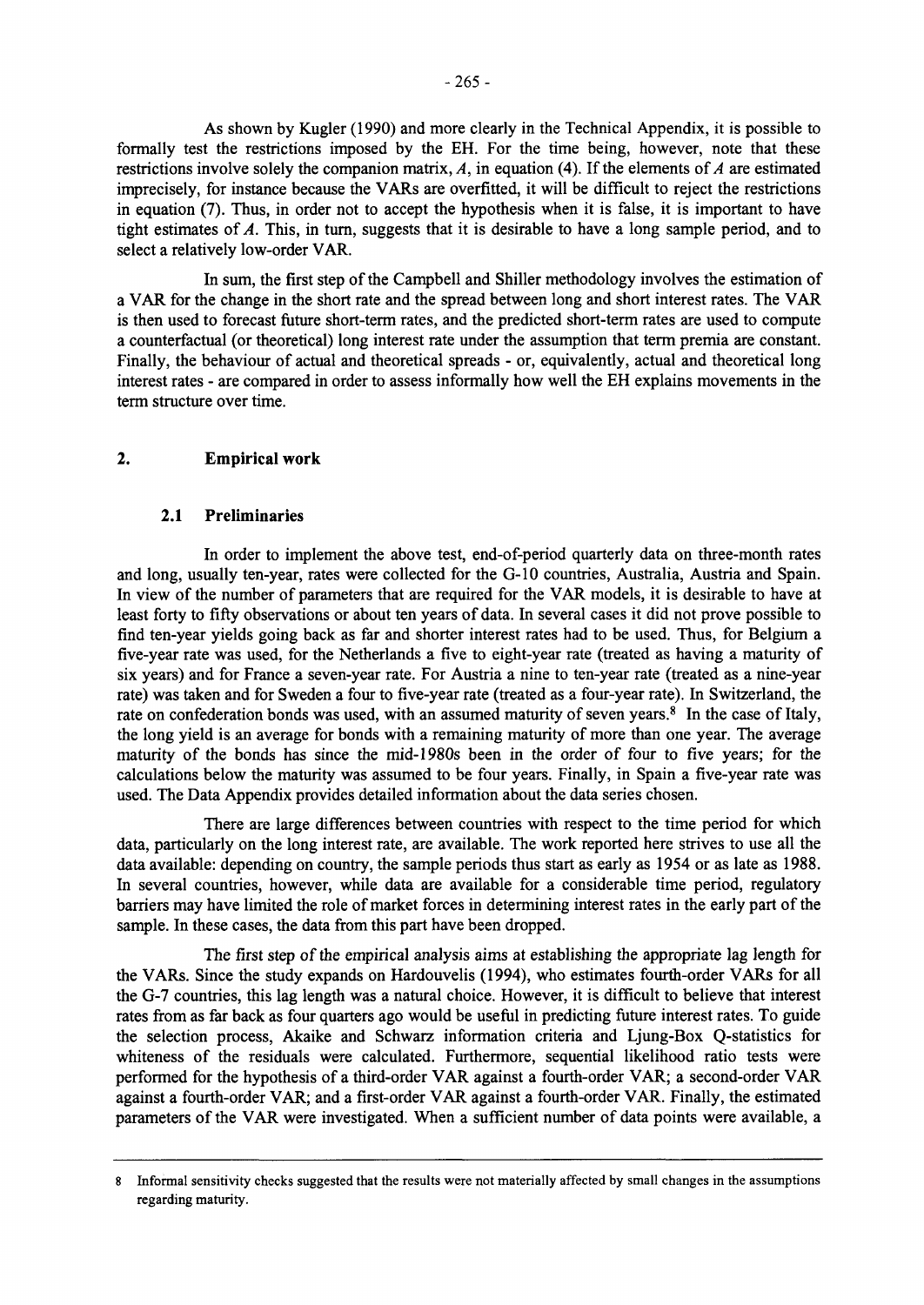second-order VAR model was selected even when the tests suggested that a first-order model was appropriate.<sup>9</sup> Table 1 provides information about the selected order of the VAR and the sample period for the empirical analysis. Graph 1 contains time series plots of the short and long interest rates.

### **2.2 Tests of the expectations hypothesis**

Next we turn to the results from the Campbell-Shiller analysis. Since monetary policy-makers typically focus their attention on the level of long interest rates rather than the spread,

we present the results for the theoretical long rate,  $R_t^*$ , rather than the theoretical spread,  $S_t^* = R_t^* - r_t^*$ as is common in the literature. The usefulness of the expectations hypothesis is judged in three different ways.

First, we present time series plots of the actual and theoretical long rates, and the discrepancy between them. This provides an informal measure of how large a fraction of long interest rates is accounted for by expectations of future short-term rates.

Second, we examine the set of informal statistical measures of how closely the actual and the theoretical long rates move together typically used in the literature applying the Campbell-Shiller method. In particular, we present the slope coefficient in the regression

### $S_t^* = \delta + \gamma S_t + e_t$

the standard deviations of the theoretical and actual spreads ( $\sigma_{s*}$  and  $\sigma_{s}$ ), the ratio of the standard deviations ( $\sigma_{s*}$  and  $\sigma_{s}$ ), the correlations between the theoretical and actual spreads ( $\rho_{s*}$  s), the correlation between the changes in the theoretical and actual spreads ( $\rho_{\Delta S^*, \Delta S}$ ). If movements in long interest rates are dominated by expectations of the future path of short interest rates, we would expect Y to be close to unity and the standard deviations of the actual and theoretical spreads to be similar, so that their ratio is close to unity, and the correlations to be close to unity. We also provide the standard deviation, measured in basis points, of the difference between the actual and theoretical long rates  $(\sigma_{R,R*})$ . This measure gives an indication of how much actual and theoretical long rates deviated in the sample, and thus some idea of how closely we would expect them to differ out-of-sample. We also follow Kugler (1988) and provide the Chi-squared, and the associated marginal significance level (MSL), for formal Wald tests of the restriction imposed by the EH.

Third, since the estimation period ends in 1991:4, in Section 2.6 we construct out-ofsample predictions of long interest rates for the period 1992:1-1995:2.<sup>10</sup> Given the close attention monetary policy-makers have paid to the large falls in long bonds yields in late 1993 and the subsequent reversal that occurred in a number of markets in early 1994, it is particularly interesting to see how well the theoretical long rates calculated using the Campbell-Shiller method track actual long rates over this period.

### **2.3 Results for the United States**

Since Campbell and Shiller's original analysis was performed on data for the United States, we review the results for this country in some detail.

Consider first Graph 2, which contains the actual and theoretical long interest rates and the difference between the two. Recall that the latter is computed under the assumption that the

<sup>9</sup> In view of the limited number of data points for Spain, a first-order VAR model, as suggested by the different tests, **was adopted.**

<sup>10</sup> For data reasons, the VAR for Spain is estimated using data for 1989:4-1993:2, and the out-of-sample predictions are **computed for the period 1993:3-1995:2.**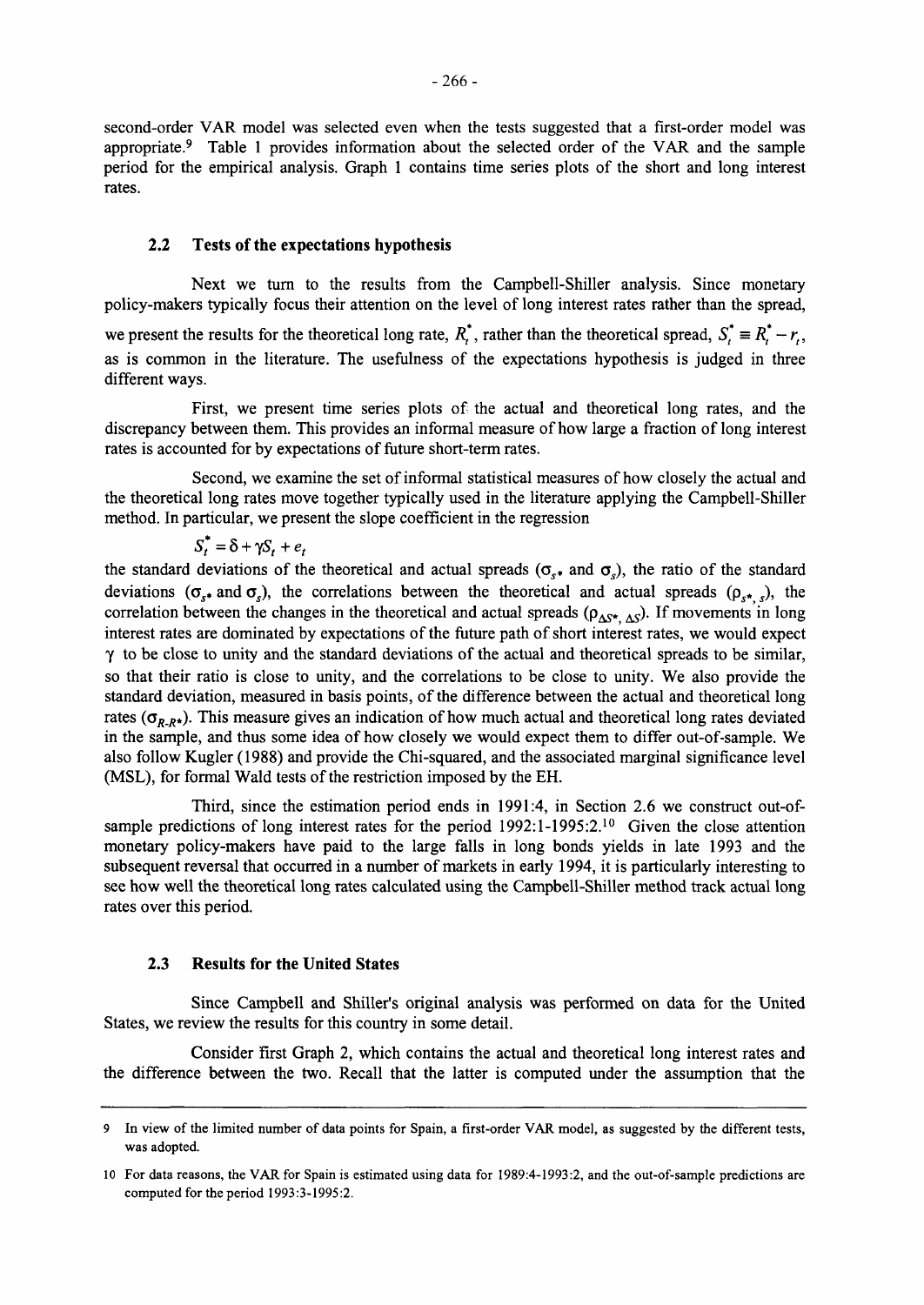expectations hypothesis is true (that is, the long rate is the weighted sum of the predicted future short rates implied by the VAR). The graph illustrates that the theoretical and actual long rates evolve over time in broadly similar ways, which suggests that a large fraction of the movements in the long interest rate is due to shifting expectations about the future path of short interest rates. Despite this, however, there are some episodes during which there are large differences between the two rates. In particular, in 1973-74 actual long rates fell below the theoretical long rates. This was also the case in the 1978-82 period, when long rates rose dramatically.

Table 2 provides further information about how well the expectations hypothesis explains the behaviour of the long interest rates. Note first that the correlation between the levels  $(\rho_{s*,s})$  of a well as between the changes ( $\rho_{\Delta S^*, \Delta S}$ ) in the actual and theoretical spreads is in both cases quite high.

However, the variance of the theoretical spread,  $R_t^* - r_t$ , is about 40% of the variance of the actual spread,  $R_t$ - $r_t$ . Thus, long rates appear considerably more variable than the predicted future path of short-term rates. Furthermore, the standard error of the difference between the actual and theoretical long rate,  $\sigma_{R-R^*}$ , is very large (78 basis points).

These statistics suggest that the EH is rejected by the data. To formally test the EH, we follow Kugler (1990) and calculate a Wald test of the restrictions in equation (7). The test statistic is

165.2, which is far beyond the 95% critical value of 12.6 for a  $\chi^2(6)$ . Thus, the marginal significance level is essentially zero, and we conclude that the observed differences between the actual and theoretical rates are statistically different. Despite this statistical rejection it appears, as stressed by Campbell and Shiller (1987), that movements in expected future short interest rates account for a very large fraction of the variance of long interest rates so that, in this sense, the EH does have considerable economic content.

### **2.4 Countries accepting the EH**

Next we consider the results for the countries for which we do not reject the EH hypothesis, that is, Australia, Canada, France, Germany, Japan, the Netherlands, Switzerland and the United Kingdom. While we technically do not reject the EH hypothesis for Italy and Spain for the specific sample period for which the tests are reported, the results are sensitive to the choice of sample period. We therefore review the results for these countries together with the countries for which the restrictions are rejected outright.

As a first step, it is instructive to consider the plots of the actual and theoretical long rates in Canada, for which we have data for almost as long as the United States. Despite the fact that long interest rates evolve over time in a way very similar to those in the United States, the actual and theoretical long rates follow each other much more closely in Canada. The graphs for Switzerland and the United Kingdom (for which the sample period starts in the mid-1960s) and France and Germany (for which the sample period starts in the early 1970s) also display much smaller discrepancies between actual and theoretical long rates than does the graph for the United States. The graphs for Australia, Japan and the Netherlands similarly suggest that the EH does a good job in accounting for the behaviour of long interest rates in these countries.

To more formally assess the extent to which long interest rates reflect expectations of future short-term rates, consider Table 2. As indicated, the ratio of the variance of the theoretical to the actual spread is in most cases about 0.8-0.9. While this is higher than in the United States, in all countries the theoretical spread is less volatile than the actual spread, which suggests that time-varying risk premia may be present. Note also that the correlation of the levels (and changes) of the two spreads is typically about 0.9, and thus higher than in the United States, and that the standard deviation of the difference between actual and theoretical long rates is on average much smaller.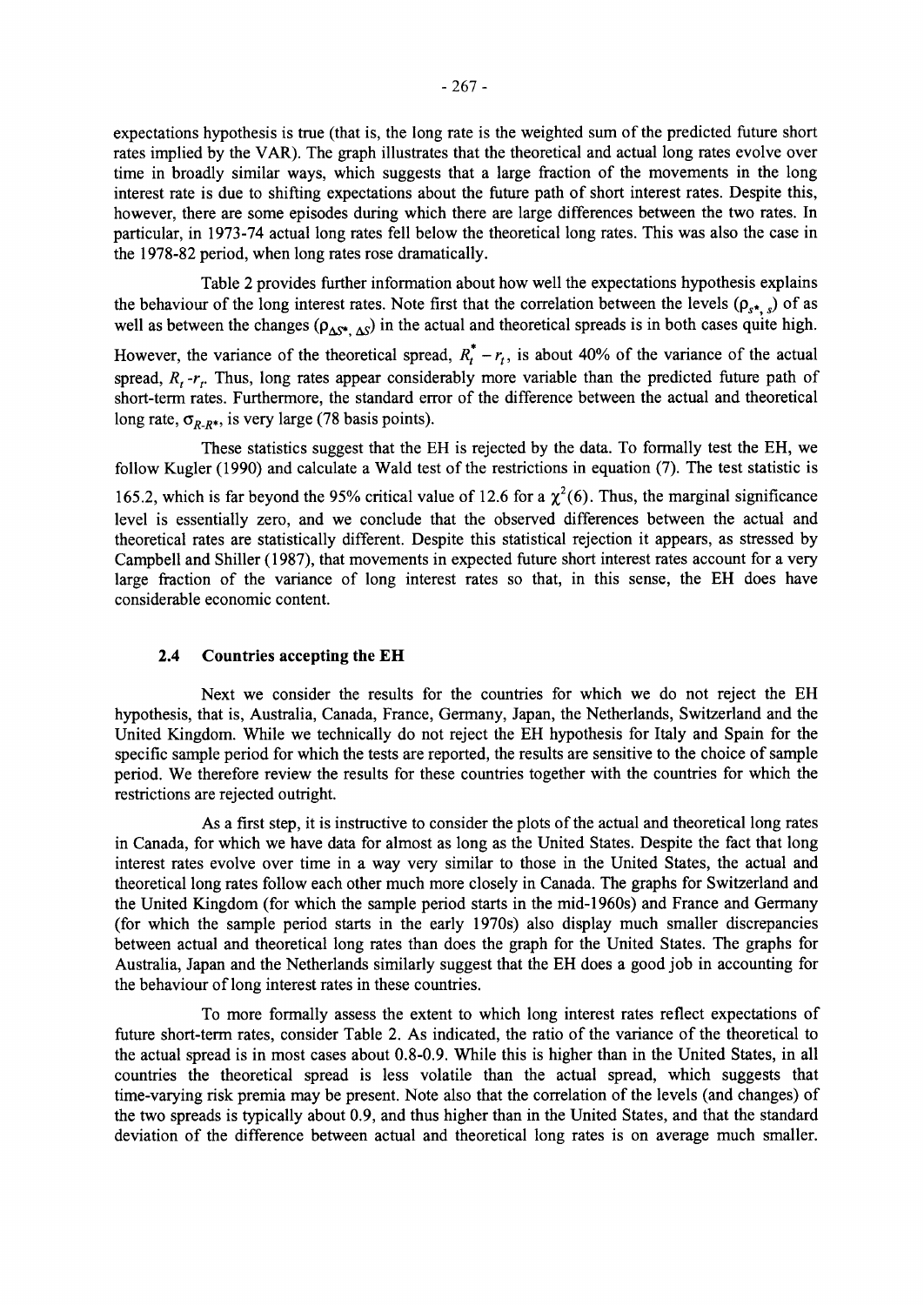Finally, and as already indicated, in no case are the restrictions implied by the EH rejected at the 5% level.<sup>11</sup>

### **2.5 Countries rejecting the EH**

We conclude the review of the in-sample performance of the EH by considering the results for Austria, Belgium and Sweden, for which the hypothesis is rejected. While the EH is accepted by the Italian and Spanish data, the results for these countries are very sensitive to the exact choice of sample period. We therefore include Italy and Spain in this group.

While the test statistics in Table 2 clearly reject the EH, it is difficult to see a common cause of the rejections. For instance, the ratio of the standard deviation of the theoretical and actual spreads and the correlation coefficients do not appear fundamentally different from those in the previous group of countries. It may therefore be helpful to review the results for each country in more detail.

As indicated by the different statistics in Table 2, the EH clearly does a very poor job in accounting for the behaviour of long rates in *Austria.* Since interest rates in Austria followed those in Germany quite closely in the estimation period, it is surprising that the EH is so easily rejected by the Austrian data. One potential explanation is that the sample period is simply too short. Indeed, the plots of the Austrian interest rates in Graph 1 do not suggest much of a relationship between the two rates in the estimation period (1983:4-1991:4). Perhaps the results would have been favourable to the EH if a longer data period had been used for estimation.

While the EH is clearly rejected by the Wald test, the results for *Belgium* in Table 2 are very similar to those for countries in which the model is accepted. It is therefore of interest to consider the time series plots of the short and long rates in Graph 1. As can be seen, the volatility of quarter-toquarter changes in the short-term interest rates was much more pronounced before 1981. It may therefore be that the rejection of the EH stems from the fact that the data were generated by two distinct regimes rather than one as the VAR assumes.

The descriptive statistics for *Sweden* in Table 2 are also very similar to those for the countries in the previous group despite the fact that the EH is rejected. In particular, the ratio of the standard deviations of the two spreads,  $\sigma_{s^*} / \sigma_{s}$ , is close to unity, as are the estimated correlation

coefficients for the levels,  $\rho_{s^*}$ , of and the changes,  $\rho_{s^*}$ , in the spreads. Also, the time series plots of the actual and theoretical long rates in Graph 1 do not point to any obvious break in the behaviour of the two rates. Thus, in the case of Sweden it is difficult to find an obvious explanation for the rejection of the EH.

Finally, consider the results for *Italy* and *Spain.* Technically, in both cases the EH is accepted by the data. However, the results are very sensitive to the choice of starting period. For instance, shortening the sample period for Italy by a few years leads to a rejection of the EH. Similarly, small changes in the sample period for Spain also cause the hypothesis to be rejected. In view of this sensitivity, the EH should be interpreted as being rejected by the data for the two countries.

One conclusion suggested by these results is that the Campbell-Shiller methodology is sensitive to the length of the sample period, potentially because of "peso problems". To see how these could arise, suppose that over a period of a few years market participants believe that the central bank will tighten monetary policy, but the central bank does not do so, for instance because an unexpected recession set in. If the sample period is short, so that there is no period of offsetting expectation errors in the other direction, tests of the EH are likely to reject. To phrase this differently, we may never be

<sup>11</sup> However, the MSL for the Netherlands is 7%. Since, as argued below, the power of the test may be weak, the results **should perhaps be interpreted as rejecting the EH.**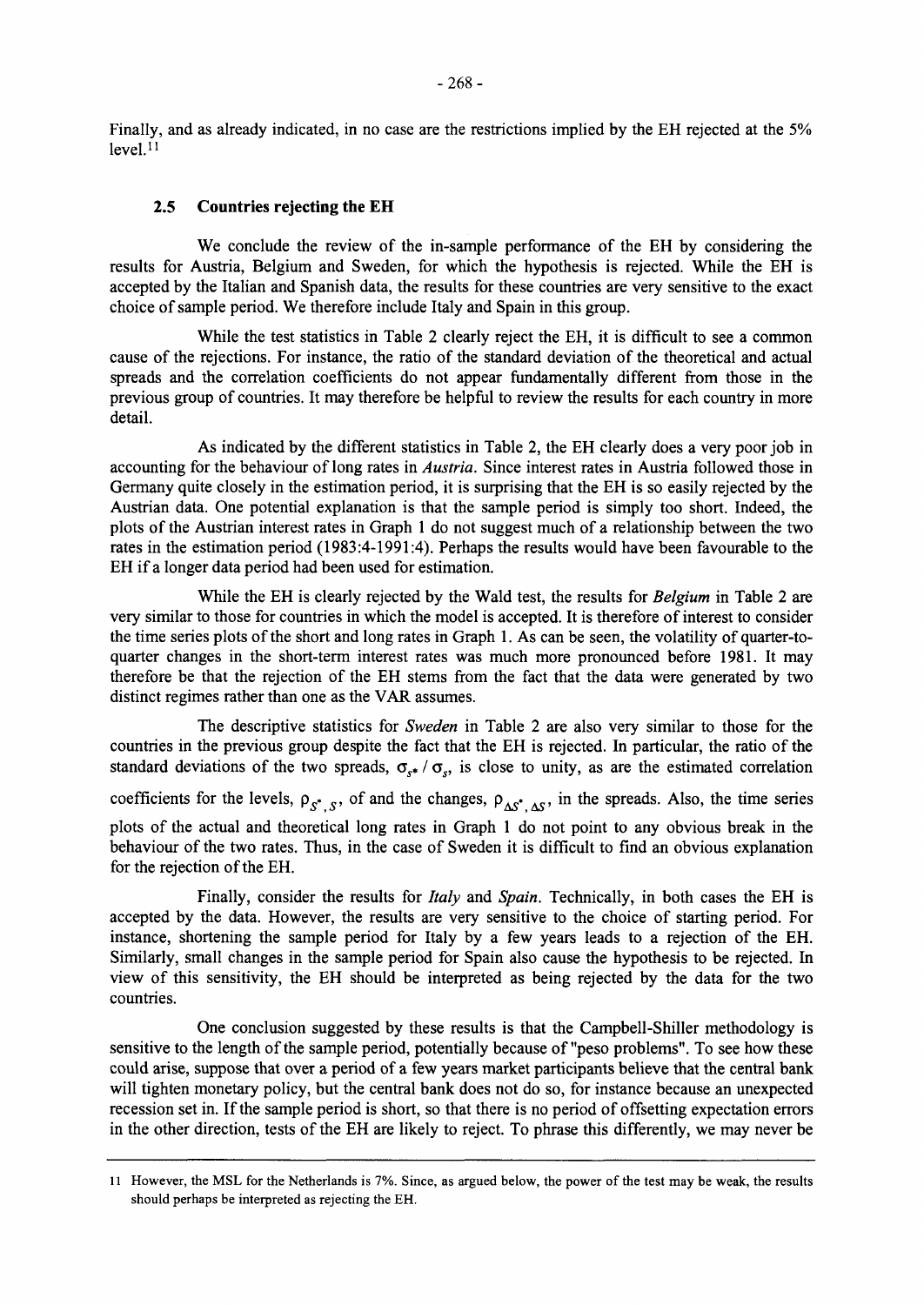able to infer much about the extent to which interest rate expectations determine ten-year yields when the length of the sample period is only a few years. As this example suggests, it is inherently difficult to test the EH in short samples.

### **2.6 Out-of-sample predictions**

It is hazardous to evaluate empirical models solely on the basis of in-sample performance. Since the estimation period ends in 1991:4, we next use out-of-sample data for the period 1992:1-1995:2 in order to assess how well the theoretical long rates implied by the fitted VARs match actual long rates in this period. These out-of-sample predictions are probably best interpreted as an informal test of the stability of the companion matrix in equation (4). Since the term structure of interest rates also experienced large changes during the turmoil in European foreign exchange markets in 1992-93, and long bond yields fell drastically in many countries in late 1993 only to rise abruptly in early 1994, the period used for the out-of-sample predictions is quite turbulent and should provide an interesting basis for assessing the model's predictive abilities.

In order to convey a sense of how well we would expect actual and theoretical long rates to follow each other, we have drawn a band around the theoretical rate with a width of two standard deviations of the discrepancy between the actual and theoretical long rate in the estimation period, that is,  $\pm 2 \sigma_{R-R*}$ . These bands do not take parameter uncertainty into account, and should therefore not be thought of as confidence bands.<sup>12</sup>

Briefly, the results in Graph 3 suggest that the actual long rates behaved very much as one might have expected in the out-of-sample period. Of course, the bands drawn in the graph are very broad, typically  $\pm 60$  basis points. Thus, actual long rates can move considerably relative to the theoretical rate without leaving the band.

### **Conclusions**

Several conclusions follow from the results of the exercise above. The first of these is that the theoretical long rates explain a large fraction of the variance of observed long rates. Thus, as Campbell and Shiller (1987) concluded, the expectations hypothesis, even if formally rejected by statistical testing, does appear to have considerable economic content. One implication of this finding that is of considerable importance for central banks is that it seems sensible, at least for monetary policy purposes, to interpret movements in long interest rates as being largely determined by financial market expectations about the future path of short-term rates. In other words, long interest rates do not appear to be much more volatile, in this informal sense, than one would expect given the time series behaviour of short interest rates.

A second conclusion is that in a number of countries the EH is not rejected by the data. This conclusion must be qualified by the fact that the power of the Campbell-Shiller test is likely to be low. To see the reason for this, recall that the Campbell-Shiller methodology tests the EH restrictions essentially by asking whether the currently observed long interest rate is equal to the discounted future path of short interest rates as predicted by the VAR model. Since VARs involve a large number of parameters and thus exhaust degrees of freedom rapidly, the VAR parameters are likely to be relatively imprecisely estimated. The confidence bands associated with the predictions of future short-term rates are therefore likely to be very wide, and it may thus be difficult to reject the restrictions implied by the EH even when they are false. One reason to believe that the power of the

<sup>12</sup> Out-of-sample prediction errors are associated with two sources of uncertainty: the first of these is the variance of the regression errors, and the second is the fact that the estimated parameters are subject to some uncertainty. This second source of uncertainty is disregarded here. See, for example, Pidyck and Rubinfeld (1991, Ch. 8) for a discussion.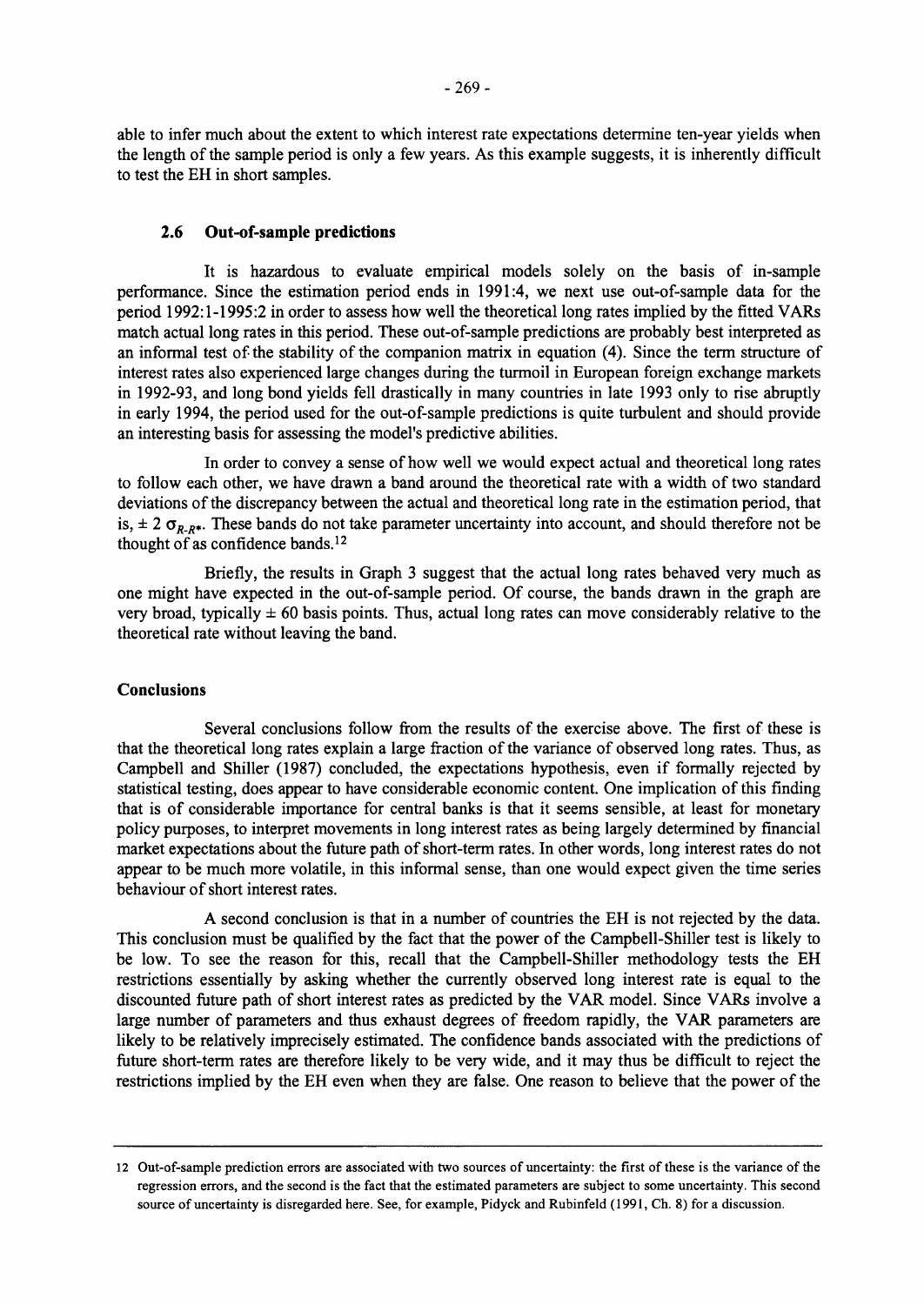test is low is the fact that the standard error of the discrepancy between actual and theoretical long rates are quite large, even when the restrictions are accepted.<sup>13</sup>

The third conclusion is that the behaviour of long interest rates in the United States does appear to be different from that of long rates elsewhere. It is particularly striking that while the EH is easily rejected in the United States, the same restrictions are not rejected by the Canadian data, despite the fact that the sample period and the time series plots of long and short rates are similar. It remains an important task for future research to explore further the possible explanation for this difference.

A fourth conclusion is that the Campbell-Shiller methodology appears to be sensitive to the length of the sample period. Not only in the model frequently rejected for the countries for which the sample period is short, but the results for Italy, Sweden and Spain are also sensitive to the choice of starting date, so that the model should probably be interpreted as rejected. One possible explanation for the tendency of the test to reject in short samples is the occurrence of "peso problems", that is, financial markets may have anticipated a very different path of short interest rates from the one that actually occurred in the sample period. Another possible explanation is that interest rate relationships may have shifted in the 1980s because of the continuing process of financial deregulation in many countries.

|                | <b>Sample</b>     | <b>VAR</b> |
|----------------|-------------------|------------|
|                | 1981:1-1991:4     |            |
|                | 1983:4-1991:4     |            |
|                | 1966:1-1991:4     |            |
|                | 1957:1-1991:4     |            |
|                | 1971:1-1991:4     |            |
|                | $1971:1 - 1991:4$ |            |
|                | 1981:1-1991:4     |            |
|                | 1981:1–1991:4     |            |
|                | 1980:1-1991:4     |            |
|                | 1989:4-1993:2     |            |
|                | 1985:2-1991:4     |            |
|                | 1963:4-1991:4     |            |
| United Kingdom | 1965:4-1991:4     |            |
|                | 1954:2–1991:4     |            |

**Sample periods and order of VAR**

Table 1

<sup>13</sup> The lack of power is also evident from Hardouvelis (1994), who fails to reject the EH using the Campbell-Shiller methodology with data for the G-7 countries, but easily rejects the implication of the EH that the slope parameter **should be positive in a regression of the change in the long rate on the lagged long/short spread.**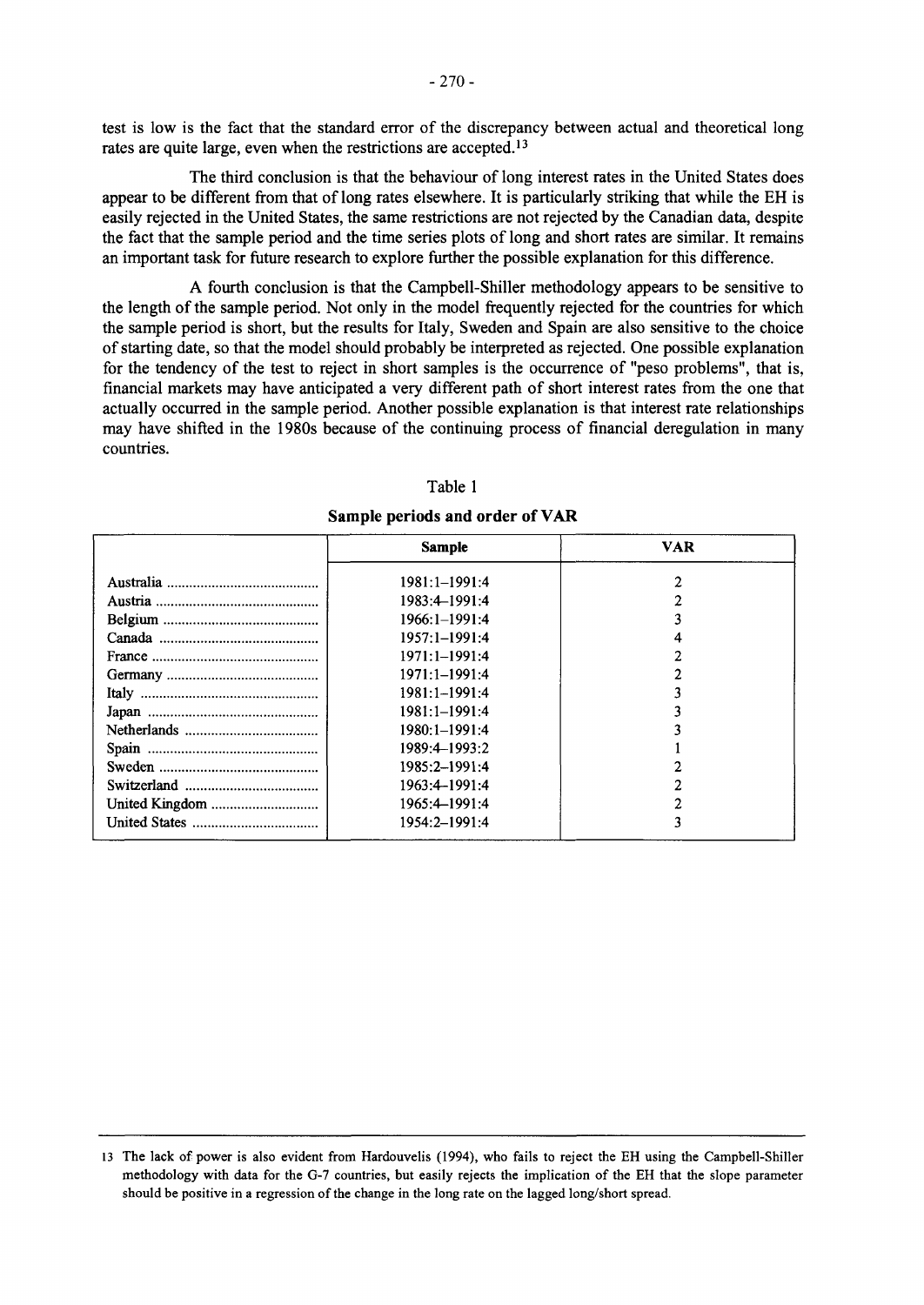### Table 2

### **Diagnostic statistics**

|                                                                                     | <b>Australia</b> | Austria       | <b>Belgium</b> | Canada        | <b>France</b> | <b>Germany</b> | <b>Italy</b>  |
|-------------------------------------------------------------------------------------|------------------|---------------|----------------|---------------|---------------|----------------|---------------|
|                                                                                     | 1981:1-1991:4    | 1983:4-1991:4 | 1966:1-1991:4  | 1957:1-1991:4 | 1971:1-1991:4 | 1971:1-1991:4  | 1981:1-1991:4 |
| $\gamma$                                                                            | 0.799            | $-0.027$      | 0.904          | 0.879         | 0.929         | 0.828          | 0.432         |
|                                                                                     | 4.699            | 0.448         | 3.881          | 3.410         | 3.255         | 4.057          | 1.317         |
|                                                                                     | 5.838            | 3.100         | 4.159          | 3.822         | 3.411         | 4.795          | 1.998         |
|                                                                                     | 0.805            | 0.145         | 0.933          | 0.892         | 0.954         | 0.846          | 0.659         |
|                                                                                     | 0.992            | $-0.183$      | 0.969          | 0.985         | 0.973         | 0.978          | 0.655         |
|                                                                                     | 0.956            | 0.304         | 0.910          | 0.859         | 0.943         | 0.890          | 0.910         |
| $\sigma_{p_1p_2\ldots\ldots\ldots\ldots\ldots\ldots\ldots\ldots\ldots\ldots\ldots}$ | 0.523            | 1.285         | 0.414          | 0.299         | 0.313         | 0.471          | 0.604         |
| Wald test                                                                           | 0.914            | 690.565       | 62.178         | 8.596         | 6.078         | 1.277          | 7.233         |
| <b>MSL</b>                                                                          | 0.923            | 0.000         | 0.000          | 0.377         | 0.193         | 0.865          | 0.300         |

*Notes*:  $\gamma$  is the slope parameter in a regression of S<sup>\*</sup> on S and a constant;  $\sigma_{S^*}/\sigma_S$  is the standard deviation (multiplied by 1,000) of the actual (theoretical) spread;  $\rho_{S^*}$  is the correlation between S and S<sup>\*</sup>;  $\rho_{\Delta S^*}$ ,  $\Delta_S$  is the correlation between  $\Delta S$  and  $\Delta S^*$ ;  $\sigma_{R-R^*}$  is the standard deviation of the difference between the actual, R, and theoretical, R<sup>\*</sup>, long rates; the Wald test is distributed as a  $\chi^2(2p)$ , where *p* denotes the order of the VAR.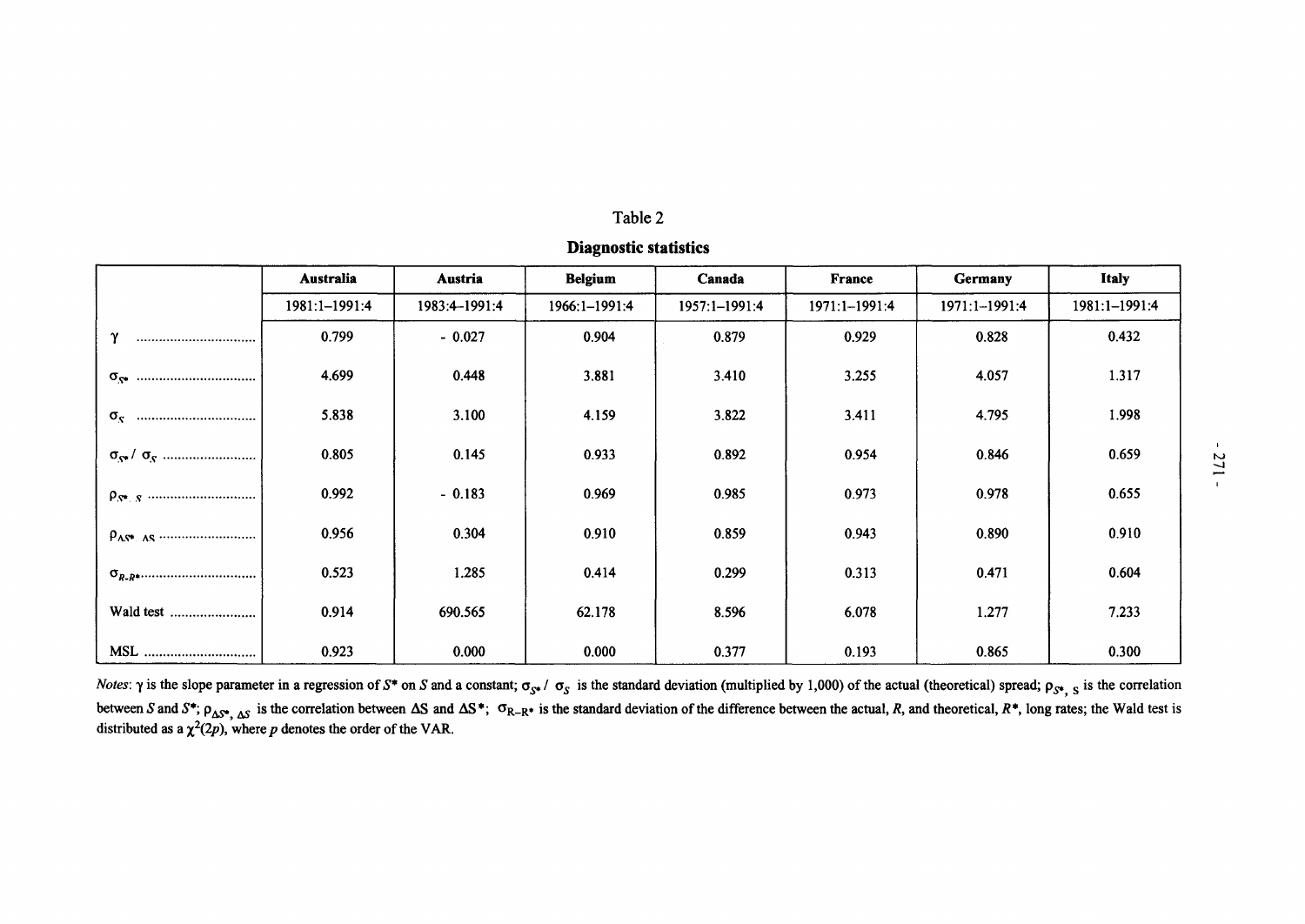|            | Japan         | <b>Netherlands</b> | <b>Spain</b>  | <b>Sweden</b> | Switzerland   | <b>United Kingdom</b> | <b>United States</b> |
|------------|---------------|--------------------|---------------|---------------|---------------|-----------------------|----------------------|
|            | 1981:1-1991:4 | 1980:1-1991:4      | 1989:4-1993:2 | 1985:2-1991:4 | 1963:4-1991:4 | 1965:4-1991:4         | 1954:2-1991:4        |
|            | 0.742         | 0.547              | 1.210         | 1.155         | 0.913         | 0.777                 | 0.369                |
|            | 1.776         | 1.516              | 1.949         | 4.147         | 4.459         | 4.082                 | 1.240                |
|            | 2.200         | 2.653              | 1.604         | 3.490         | 4.831         | 5.231                 | 2.949                |
|            | 0.807         | 0.571              | 1.215         | 1.188         | 0.923         | 0.780                 | 0.420                |
|            | 0.918         | 0.958              | 0.996         | 0.972         | 0.989         | 0.996                 | 0.878                |
|            | 0.844         | 0.809              | 0.985         | 0.972         | 0.805         | 0.922                 | 0.794                |
|            | 0.361         | 0.511              | 0.152         | 0.446         | 0.317         | 0.487                 | 0.781                |
| Wald test  | 8.819         | 11.577             | 1.981         | 12.076        | 1.223         | 5.153                 | 165.192              |
| <b>MSL</b> | 0.184         | 0.072              | 0.371         | 0.017         | 0.874         | 0.272                 | 0.000                |

Table 2 (cont.)

*Notes*:  $\gamma$  is the slope parameter in a regression of S<sup>\*</sup> on S and a constant;  $\sigma_{S^*}/\sigma_S$  is the standard deviation (multiplied by 1,000) of the actual (theoretical) spread;  $\rho_{S^*}$  is the correlation between S and S<sup>\*</sup>;  $\rho_{\Delta S}$  is the correlation between  $\Delta S$  and  $\Delta S$ <sup>\*</sup>;  $\sigma_{R-R}$  is the standard deviation of the difference between the actual, R, and theoretical, R<sup>\*</sup>, long rates; the Wald test is distributed as a  $\chi^2(2p)$ , where p denotes the order of the VAR.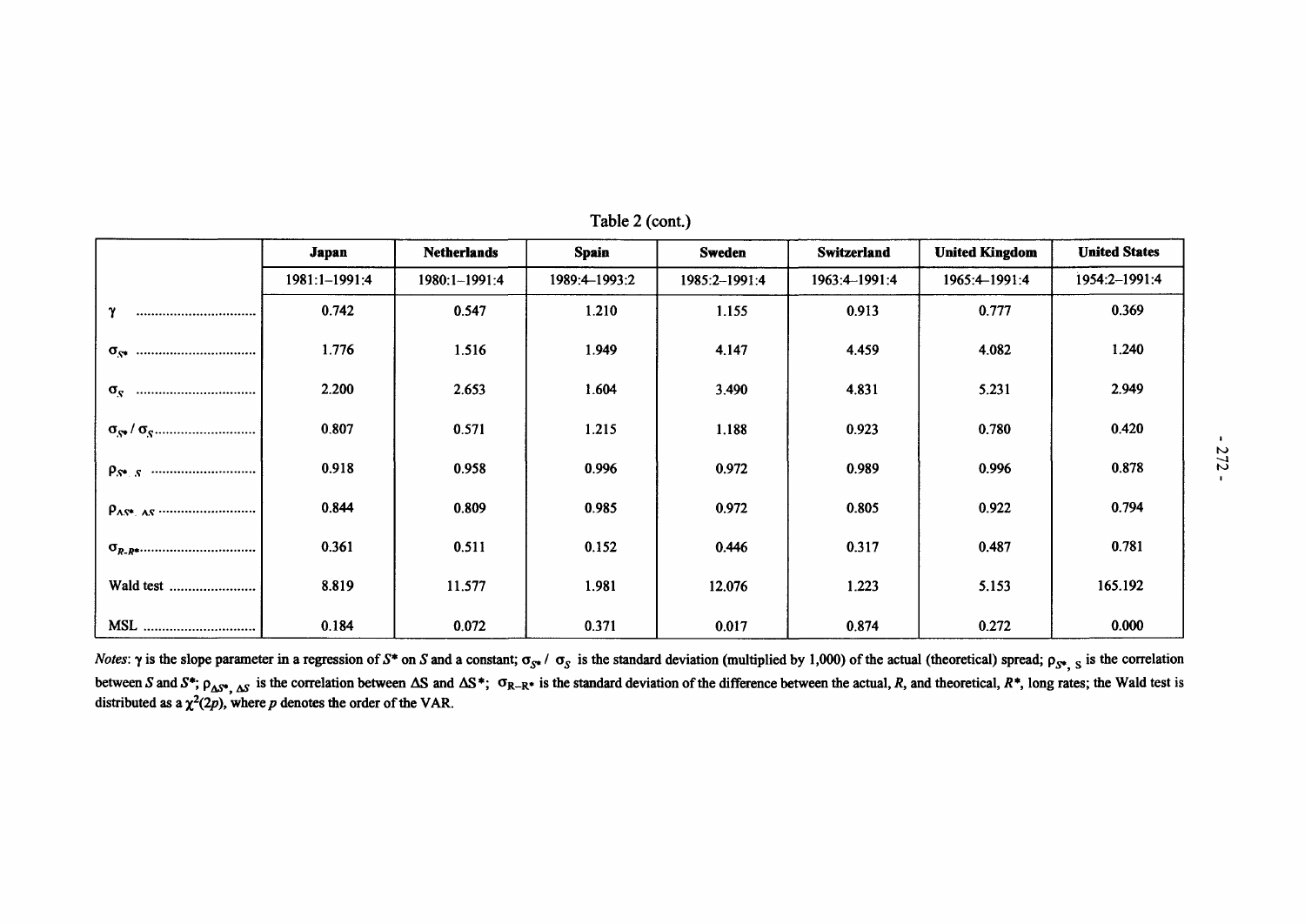



### Short and long-term interest rates

 $273 -$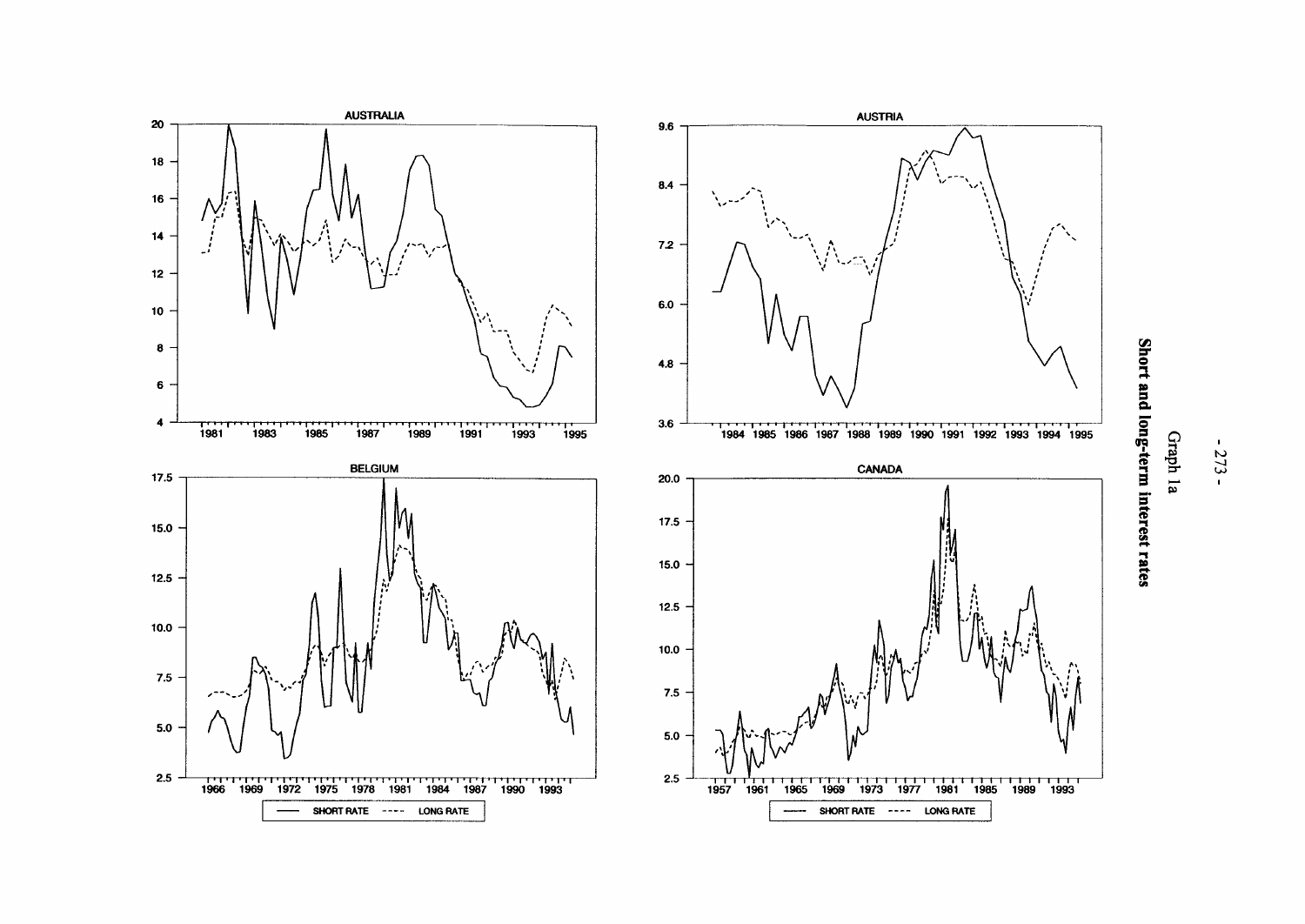

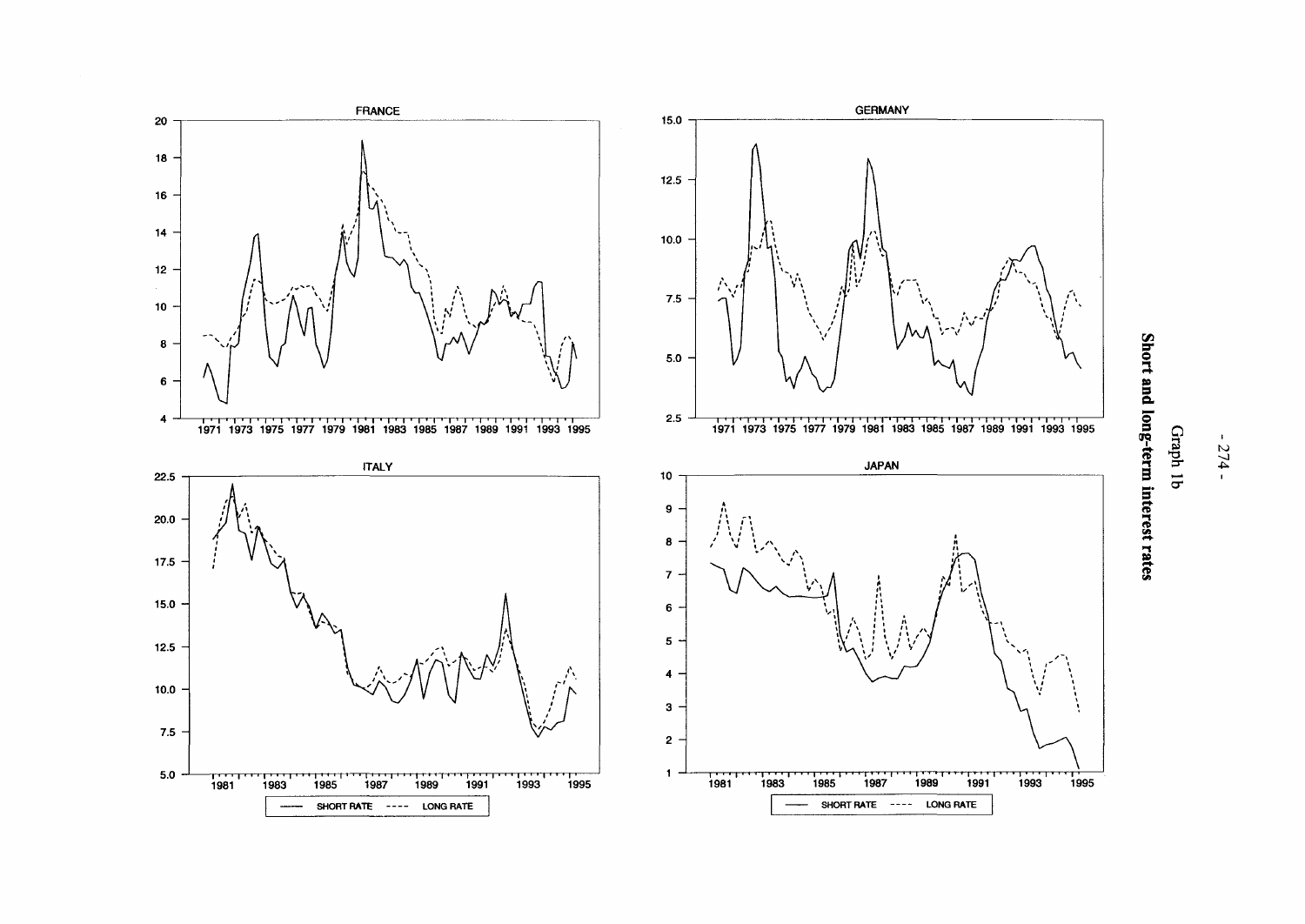



275  $\mathbf{r}$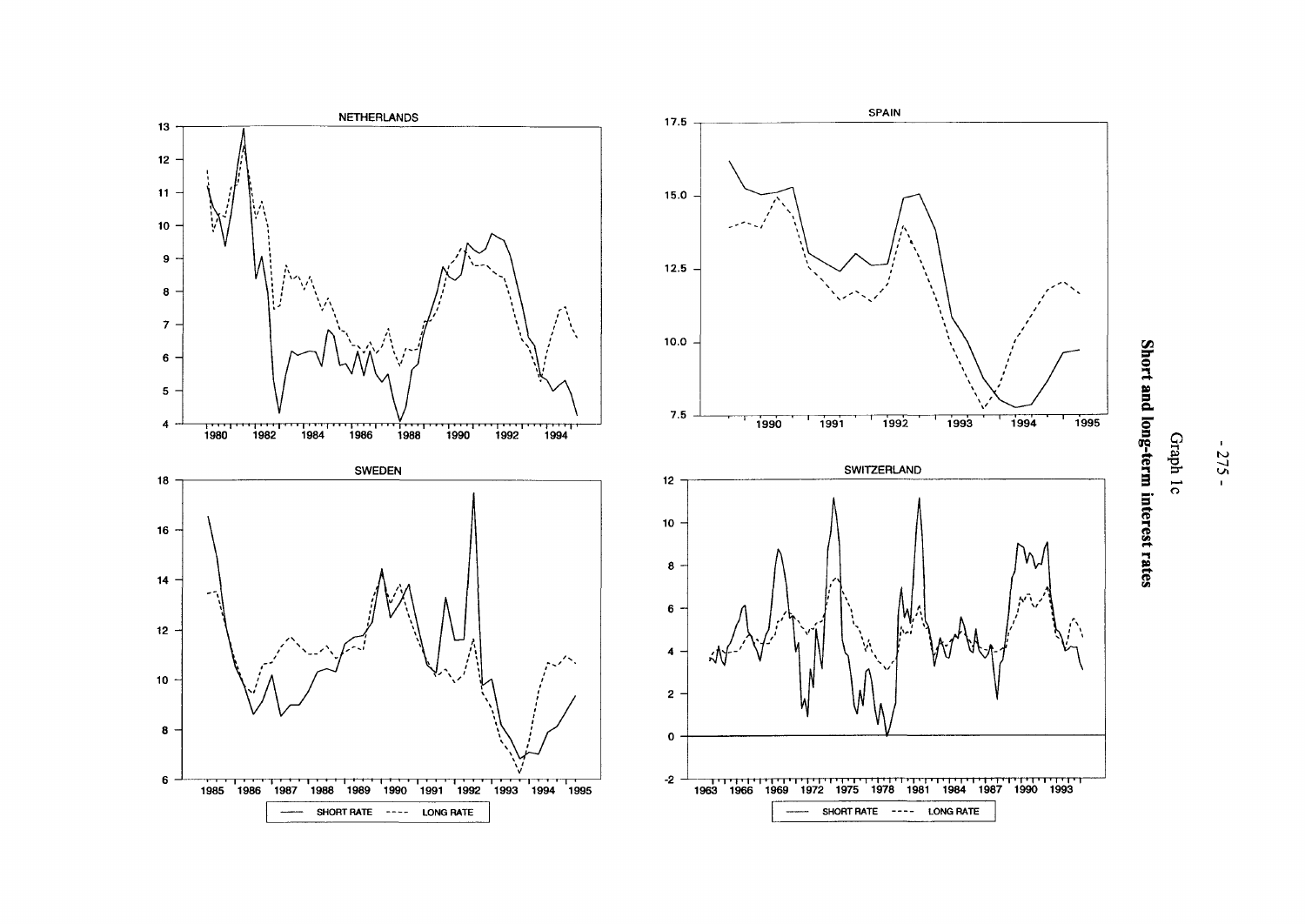



Graph 1d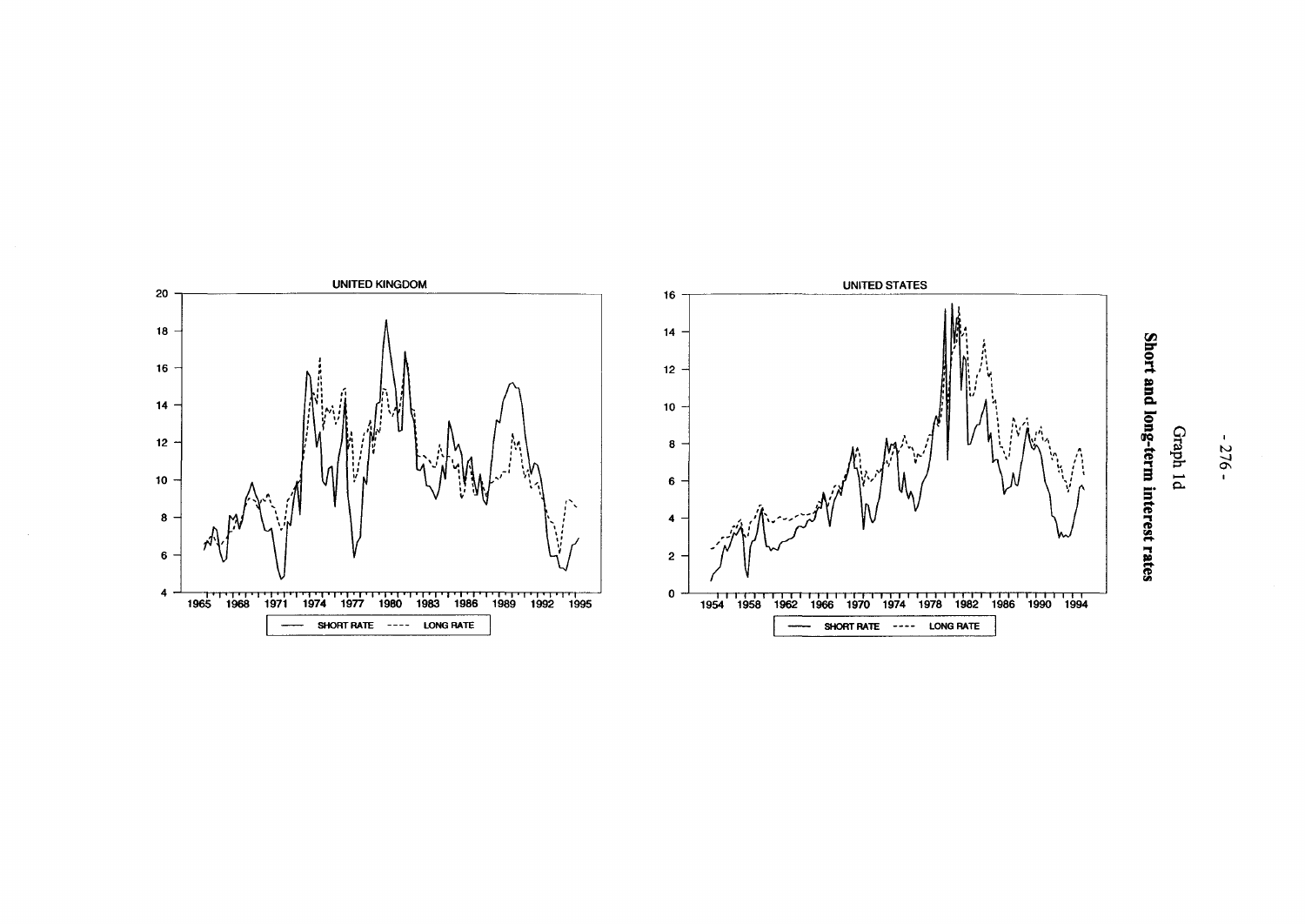

 $\sim$ 



### **Actual and theoretical long-term interest rates,**

-277-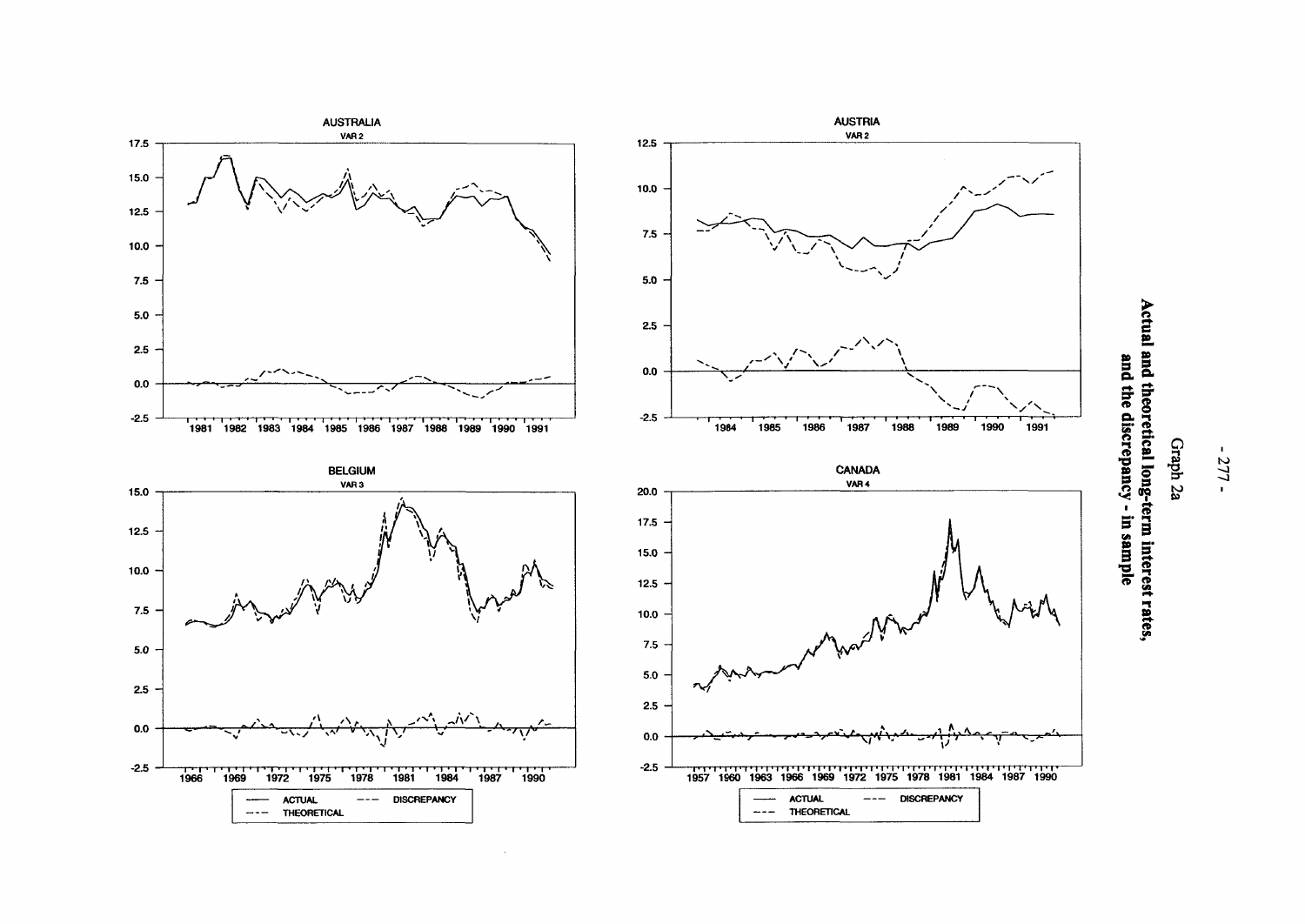



- 278 -

### **and theoretical long-term interest**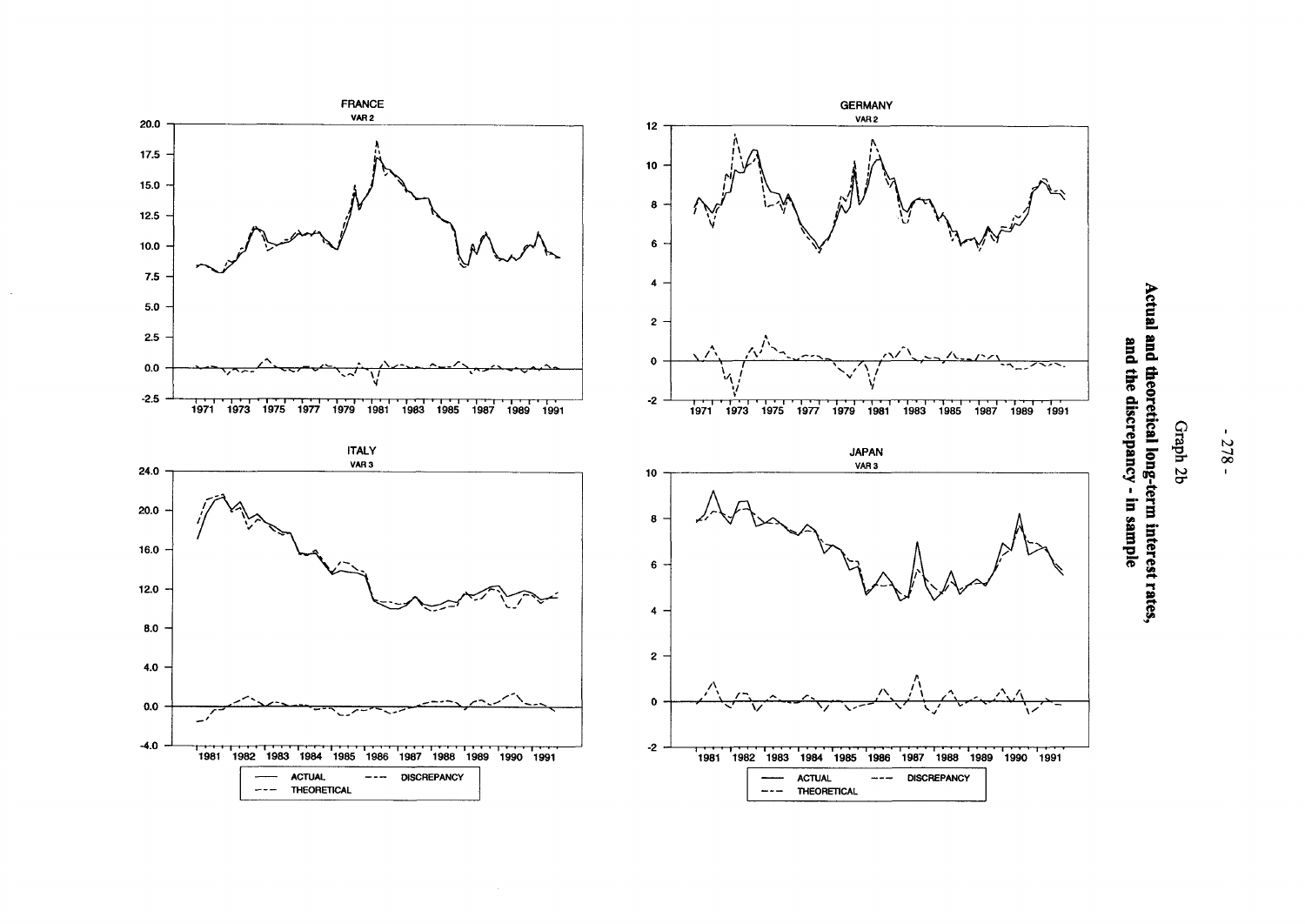



# Actual and theoretical long-term interest rates,<br>and the discrepancy - in sample

 $\mathbf{I}$  $279 -$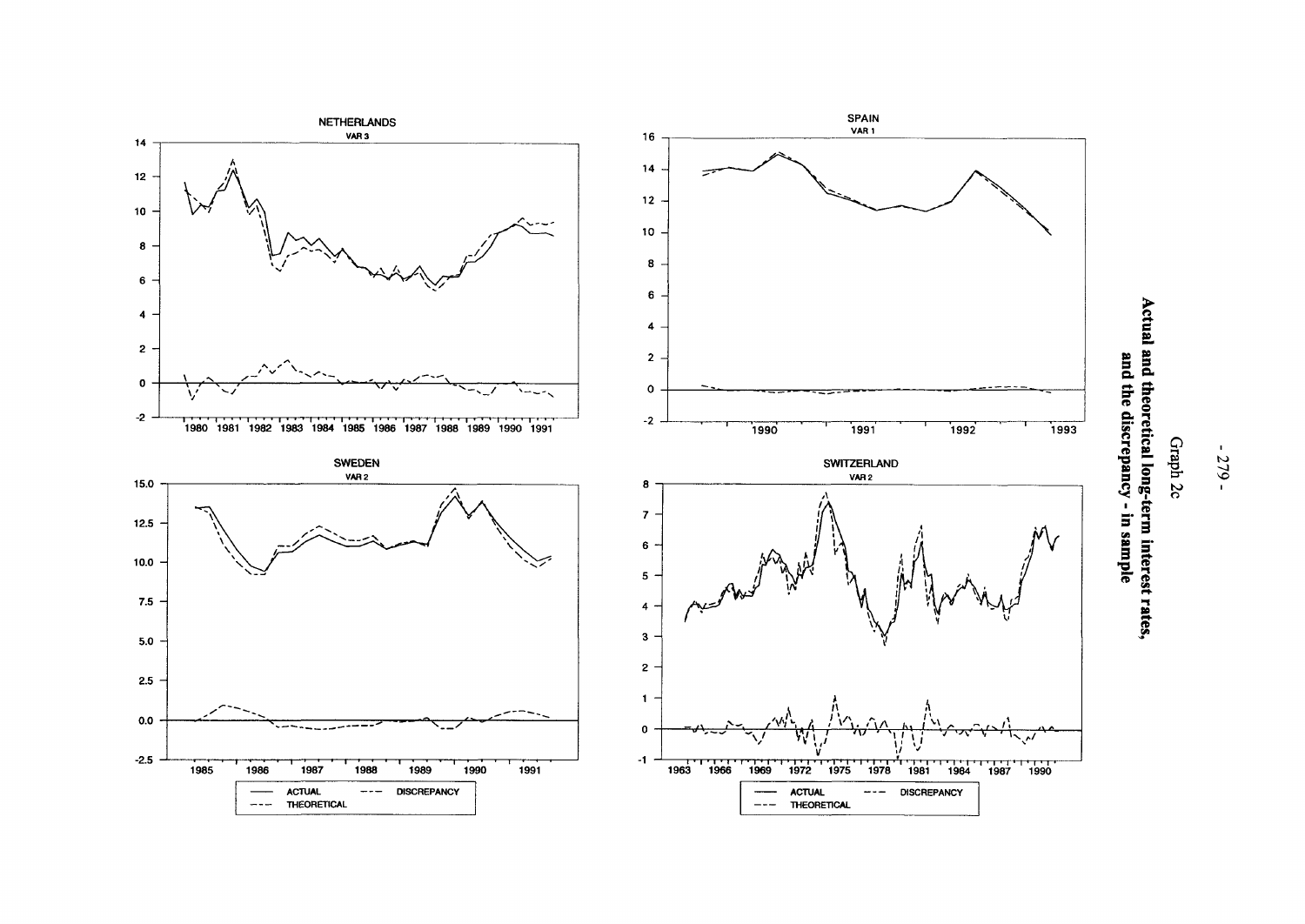

17.5

15.0

 $12.5$ 

 $10.0$ 

7.5

 $5.0$ 

 $2.5$ 

 $0.0$ 

 $-2.5$ 

 $\mathcal{L}_{\mathcal{A}}$ 

 $\frac{1}{1965}$  1968

Actual and theoretical long-term interest rates,<br>and the discrepancy - in sample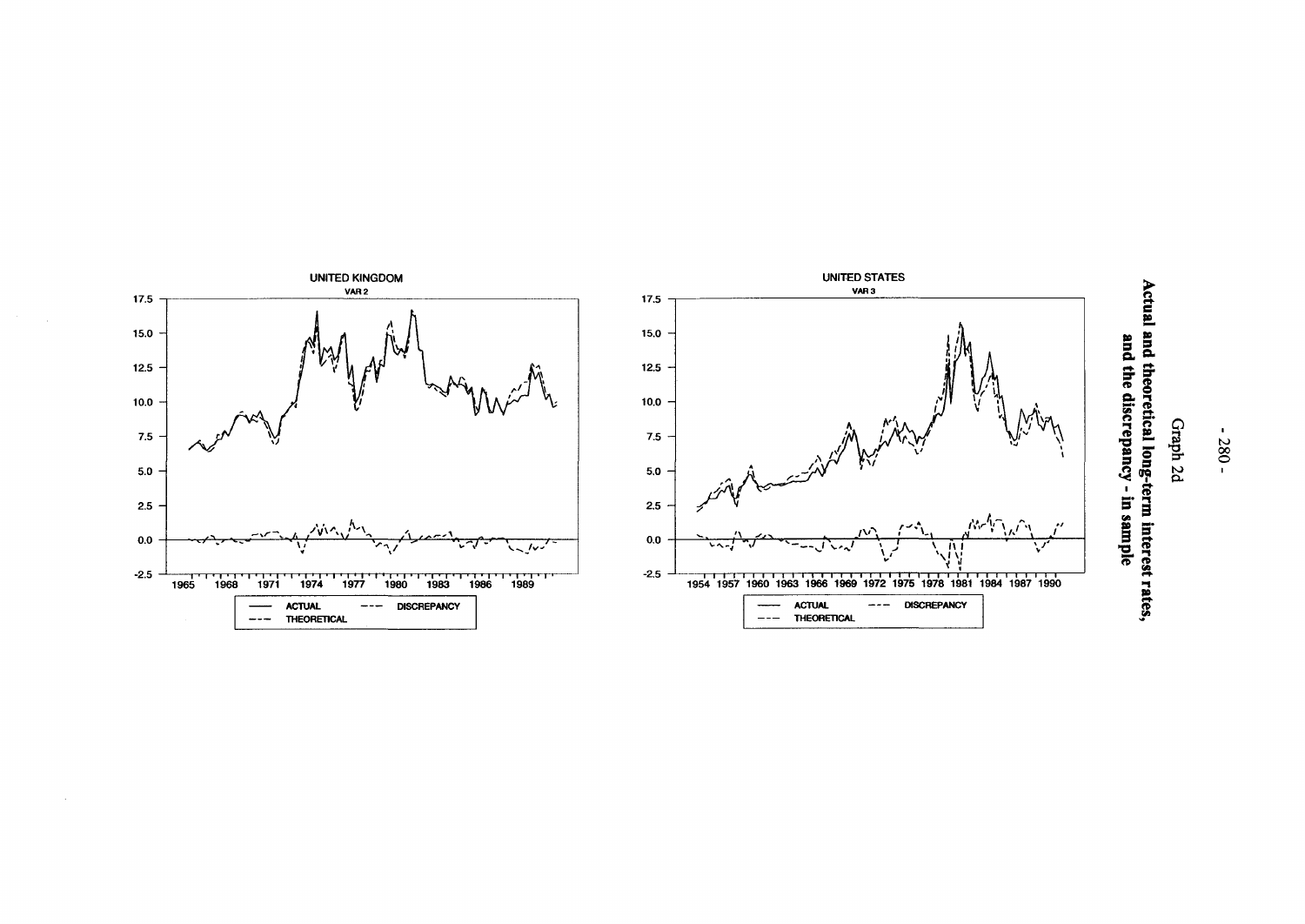

Graph 3a

# Actual and theoretical long-term interest rates,<br>and the discrepancy - out of sample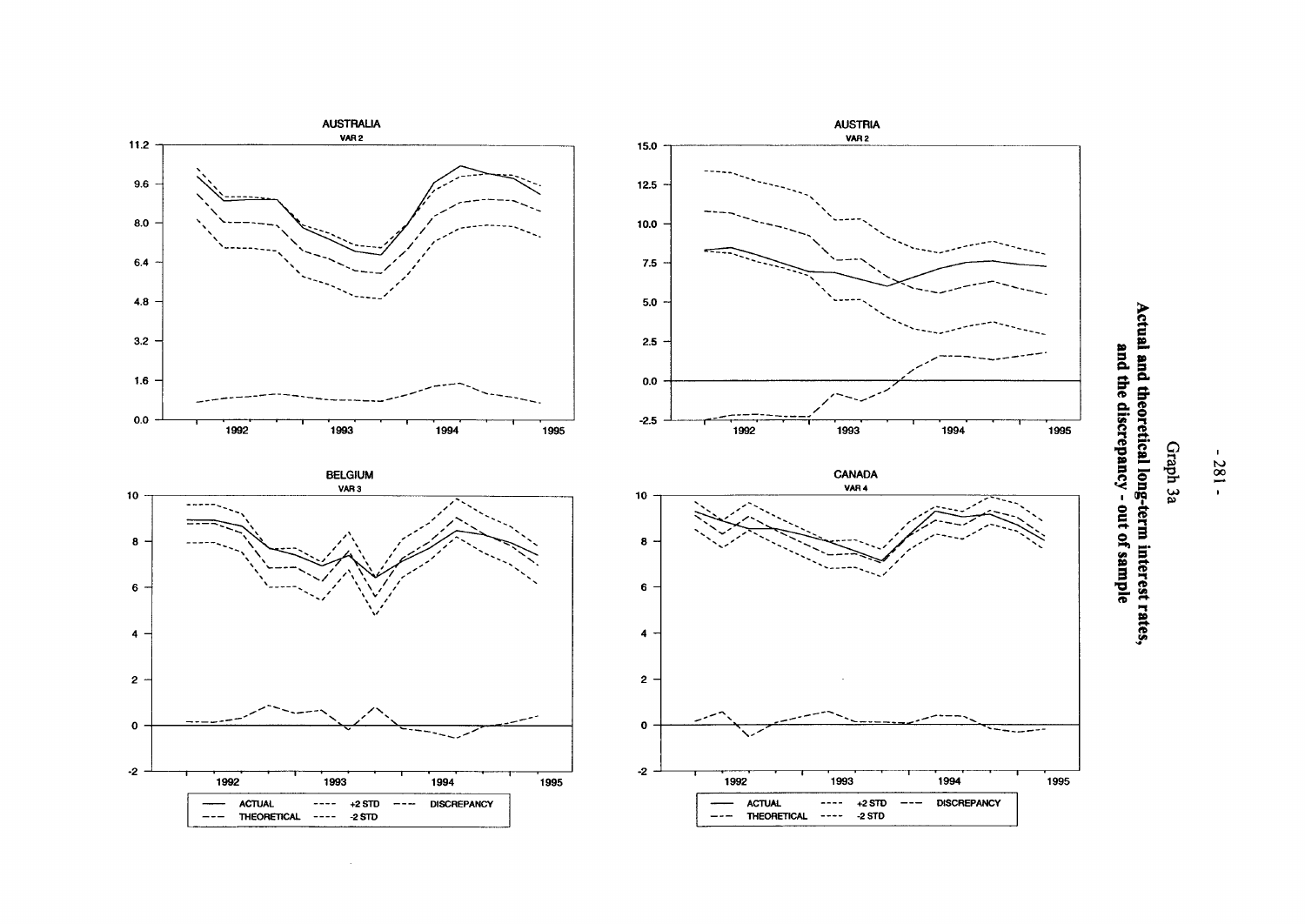



# Actual and theoretical long-term interest rates,<br>and the discrepancy - out of sample

 $\mathbf{I}$ 282-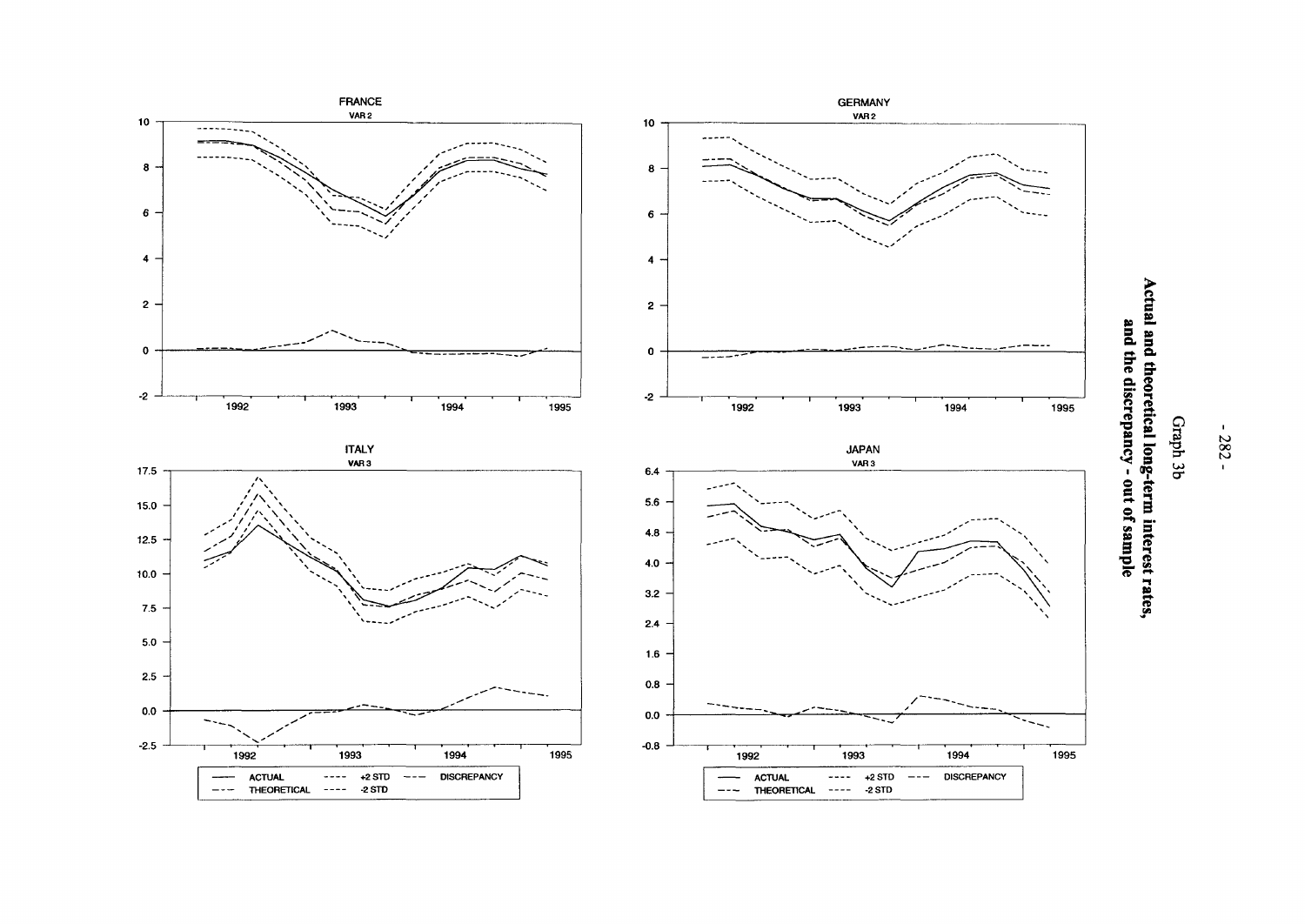

### Graph 3c

# Actual and theoretical long-term interest rates,<br>and the discrepancy - out of sample

 $\blacksquare$  $-283 -$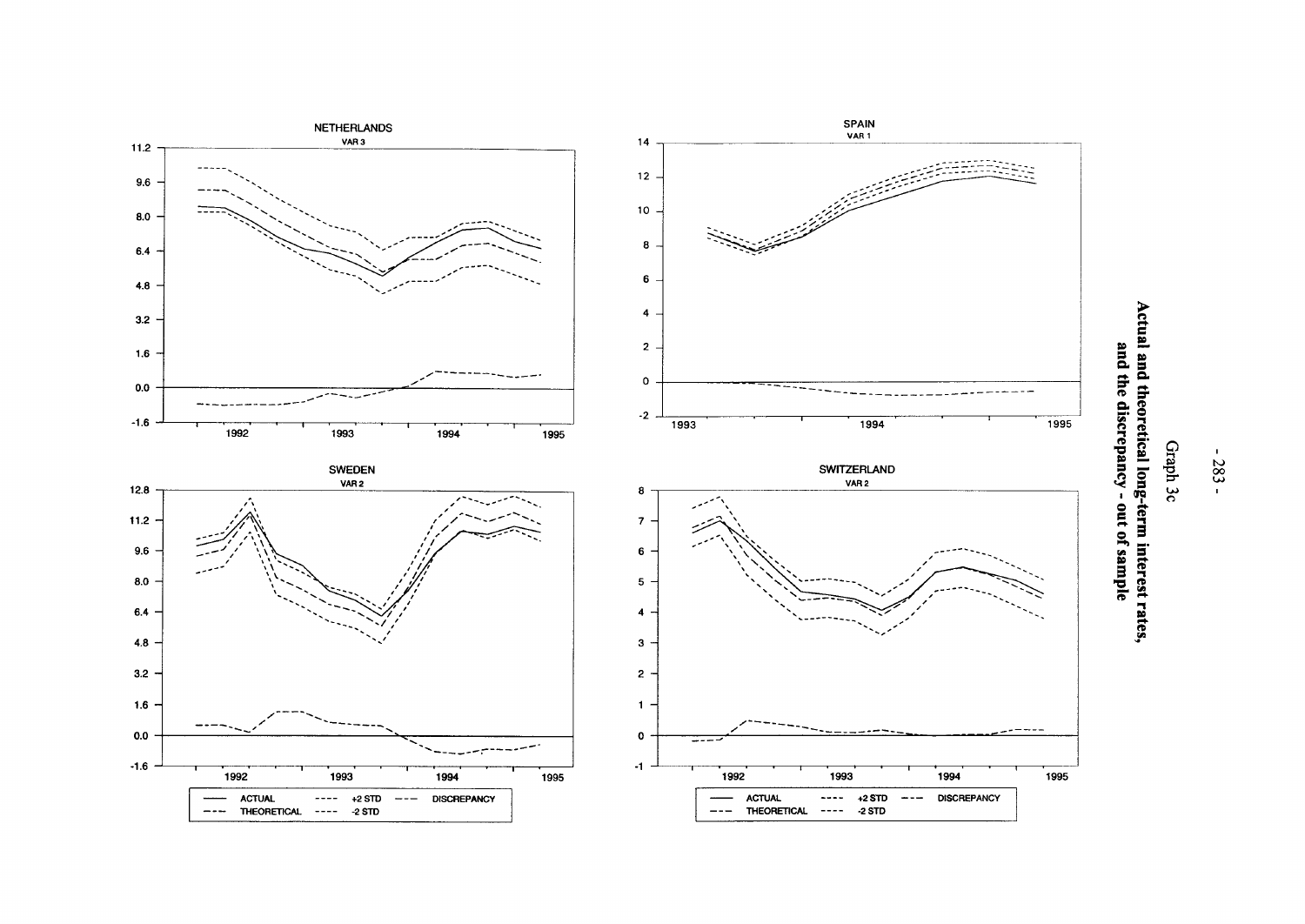



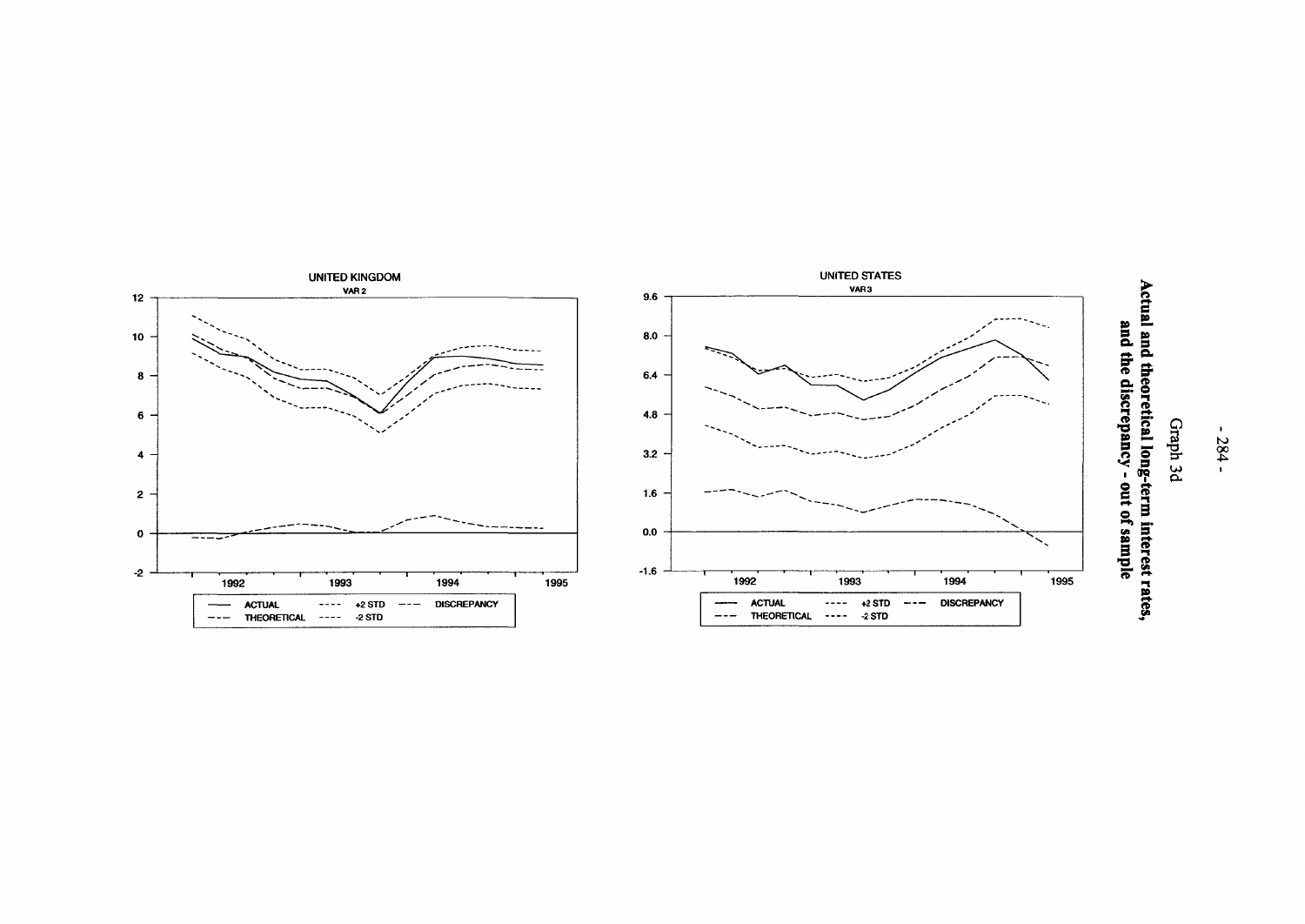### **TECHNICAL APPENDIX**

This appendix shows how to calculate the Wald test of the restrictions implied by the EH. $\degree$  The method follows Kugler (1990). As in Hardouvelis (1994), the discrepancy between the theoretical and estimated coefficient vectors is given by

$$
r(\alpha)^T = h_2^T - \sum_{j=1}^{N-1} G^j h_1^T A^j,
$$

where  $r(\alpha)^T$  is a row vector,  $\alpha$  is a vector of VAR parameters and  $G^j = (g^j - g^N)/(1 - g^N)$  for notational simplicity. Letting  $\Omega$  denote the covariance matrix of the residuals, and  $D^T = \frac{\partial r(\alpha)^2}{\partial \alpha}$ , then Wald test is given by

$$
W = r(\alpha)^{T} \Big[ D^{T} \Omega \otimes (Z^{T} Z)^{-1} D \Big]^{-1} r(\alpha), \tag{A2}
$$

which is distributed  $\chi_{2p}^2$ . In what follows the notation is simplified by writing  $r(\alpha) = r$ . To calculate the Wald statistic, D<sup>T</sup> needs to be computed. To do so, note that  $\frac{\partial r^T}{\partial \alpha} = \frac{\partial [Vec(r^T)]^T}{\partial [Vec(\alpha)]}$ . The chain rul then implies that

$$
\frac{\partial [Vec(r^T)]^T}{\partial Vec(\alpha)} = \frac{\partial [Vec(A)]^T}{\partial Vec(\alpha)} \times \frac{\partial [Vec(-\sum_{j=1}^{N-1} G^j h^T A^j)]^T}{\partial Vec(A)}.
$$
\n(A3)

The first derivative is simple to calculate. Ruud (1987) states that

$$
\frac{\partial Vec(CB)}{\partial x} = \frac{\partial}{\partial x} [Vec(B)]^{T} (I \otimes C^{T}) + \frac{\partial}{\partial x} [Vec(C)]^{T} (B \otimes I)
$$

which can be used to calculate the second derivative in (A3). Setting  $C = Gh^T$  and  $B = A^J$  gives

$$
\frac{\partial [Vec(A^j)]^T}{\partial Vec(A)} (I \otimes G^j h) + \frac{\partial G^j h^T}{\partial Vec(A)} (A^j \otimes I),
$$
 (A4)

where the second term is zero (since  $G^{j}h^{T}$  does not involve the parameters in  $\alpha$ ). The first term i (A4) can be calculated using the result, due to Schmidt (1974), that

$$
\frac{\partial[Vec(A^j)]^T}{\partial Vec(A)} = \sum_{k=0}^{j-1} (A^T)^k \otimes A^{j-1-k}.
$$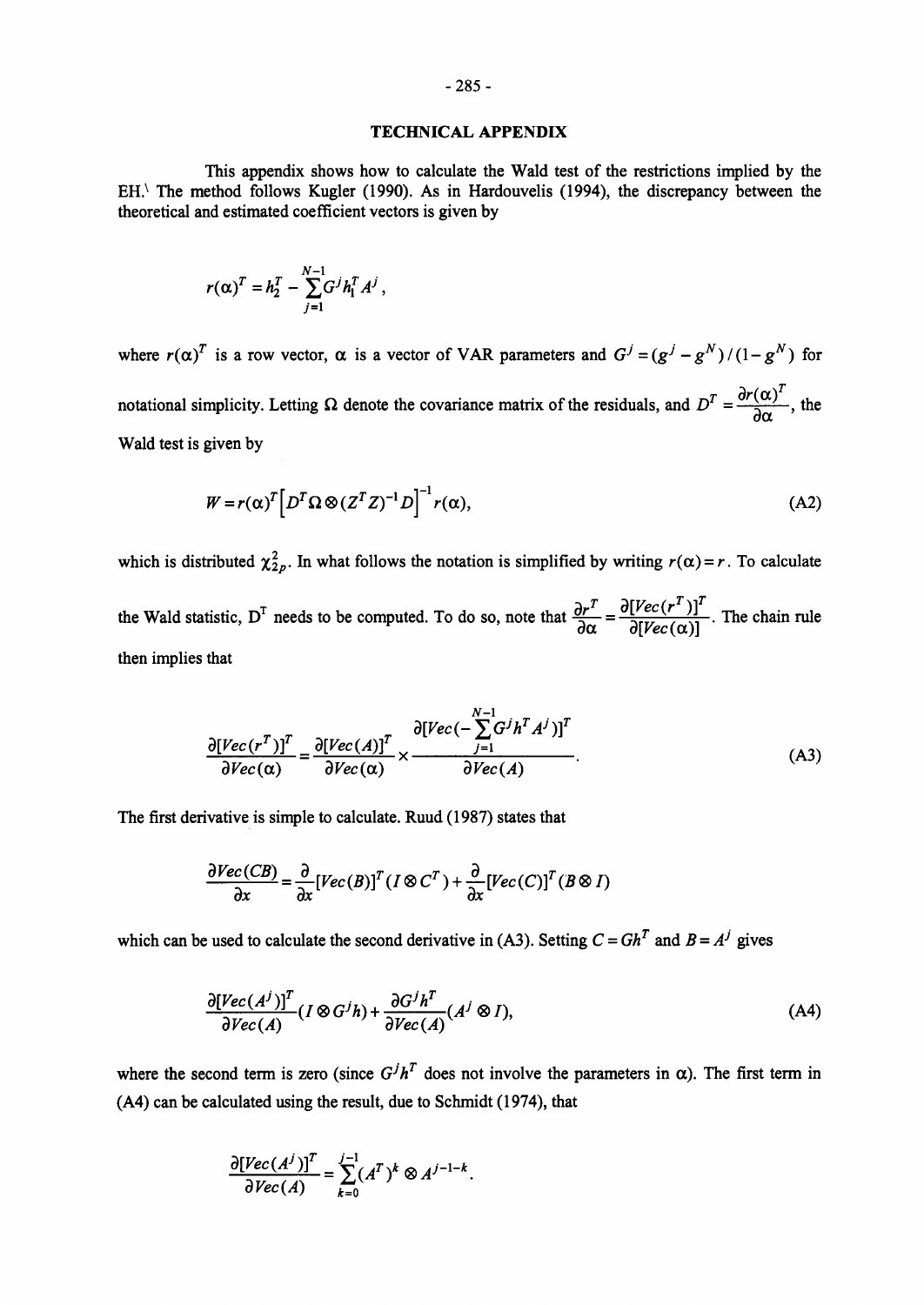### **DATA APPENDIX**

The following data series were used in the analysis:

| <b>Country</b>        | <b>Starting date</b> | <b>Description of interest rates</b>                   |
|-----------------------|----------------------|--------------------------------------------------------|
| Australia             | 1981:1               | 90-day bank accepted bills.                            |
|                       |                      | Commonwealth government bonds, 10 years.               |
| Austria               | 1983:4               | 3-month euro-deposits.                                 |
|                       |                      | Federal government bonds, 9-10 years.                  |
| Belgium               | 1966:1               | 3-month Treasury certificates.                         |
|                       |                      | Central government bonds, over 5 years.                |
| Canada                | 1957:1               | 3-month prime corporate paper.                         |
|                       |                      | Federal government bonds, over 10 years.               |
| France                | 1971:1               | 3-month Paris interbank offered rate (PIBOR); prior to |
|                       |                      | 1987:1, 3-month interbank loans against private bills. |
|                       |                      | Public and semi-public sector bonds, over 7 years.     |
| Germany               | 1971:1               | 3-month interbank loans (Frankfurt).                   |
|                       |                      | Federal public bonds, 10 years.                        |
| Italy                 | 1981:1               | 3-month Treasury bills, net of tax.                    |
|                       |                      | Treasury bonds with a residual maturity of more than   |
|                       |                      | one year, net of tax.                                  |
| Japan                 | 1981:1               | 3-month Gensaki rate.                                  |
|                       |                      | Central government bonds, 10 years.                    |
| Netherlands           | 1981:1               | 3-month Amsterdam interbank offered rate (AIBOR);      |
|                       |                      | prior to 1985:4, 3-month interbank deposit rate.       |
|                       |                      | Central government bonds, 5-8 years.                   |
| Spain                 | 1989:4               | 3-month interbank deposit rate.                        |
|                       |                      | 5-year bond yield.                                     |
| Sweden                | 1985:2               | 3-month Treasury discount notes.                       |
|                       |                      | Central government bonds, 4-5 years.                   |
| Switzerland           | 1963:4               | 3-month euro-deposits.                                 |
|                       |                      | Confederation bonds with at least 5 years to maturity. |
| <b>United Kingdom</b> | 1965:4               | 3-month interbank deposits.                            |
|                       |                      | Government bonds, 10 years.                            |
| <b>United States</b>  | 1954:2               | 3-month Treasury bills.                                |
|                       |                      | 10-year Treasury bonds.                                |

*Note*: All data are end-of-quarter except those for France (short-term rate), Italy and the United States (short and longterm rates), which are averages of daily rates of the last month of the quarter.